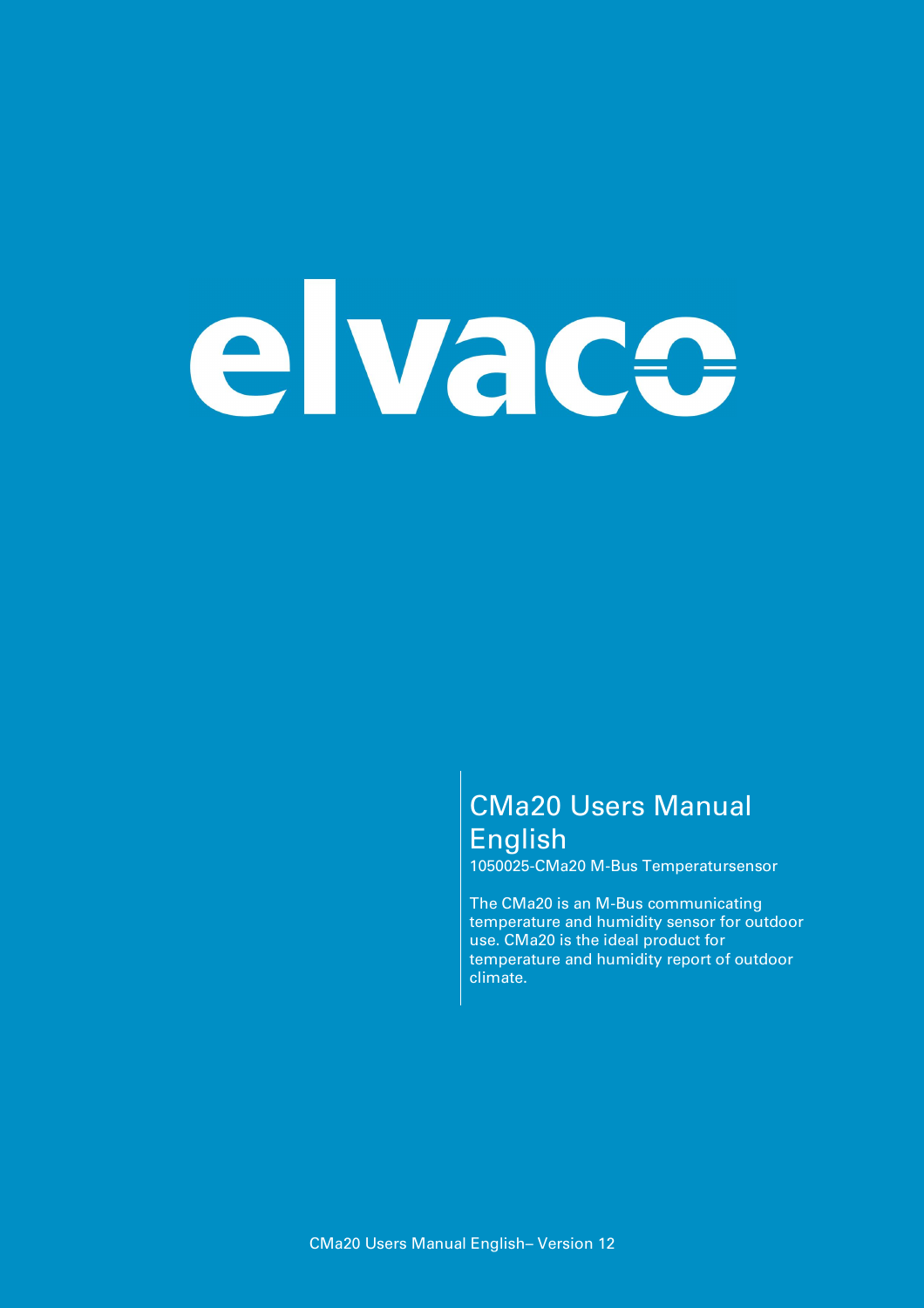

## **Contents**

| 1            |                          |       |  |
|--------------|--------------------------|-------|--|
|              | 1.1                      |       |  |
|              | 1.2                      |       |  |
| $\mathbf{2}$ |                          |       |  |
|              | 2.1                      |       |  |
|              | 2.2                      |       |  |
|              | 2.3                      |       |  |
| 3            |                          |       |  |
|              | 3.1                      |       |  |
|              | 3.2                      |       |  |
|              | 3.3                      |       |  |
| 4            |                          |       |  |
|              | 4.1                      |       |  |
|              | 4.2                      |       |  |
|              |                          | 4.2.1 |  |
| 5            |                          |       |  |
|              |                          | 5.1.1 |  |
|              | 5.2                      |       |  |
|              | 5.3                      |       |  |
|              |                          |       |  |
|              | 5.4                      |       |  |
|              | 5.5<br>5.6<br>5.7<br>5.8 |       |  |
|              |                          |       |  |
|              |                          |       |  |
|              |                          |       |  |
|              | 5.9                      |       |  |
|              |                          | 5.9.1 |  |
|              |                          |       |  |
|              |                          |       |  |
|              |                          | 5.9.2 |  |
|              |                          |       |  |
|              |                          |       |  |
|              |                          |       |  |
|              |                          | 5.9.3 |  |
|              |                          |       |  |
|              |                          |       |  |
|              |                          | 5.9.4 |  |
|              |                          |       |  |
|              |                          | 5.9.5 |  |
|              |                          |       |  |
|              |                          |       |  |
|              |                          |       |  |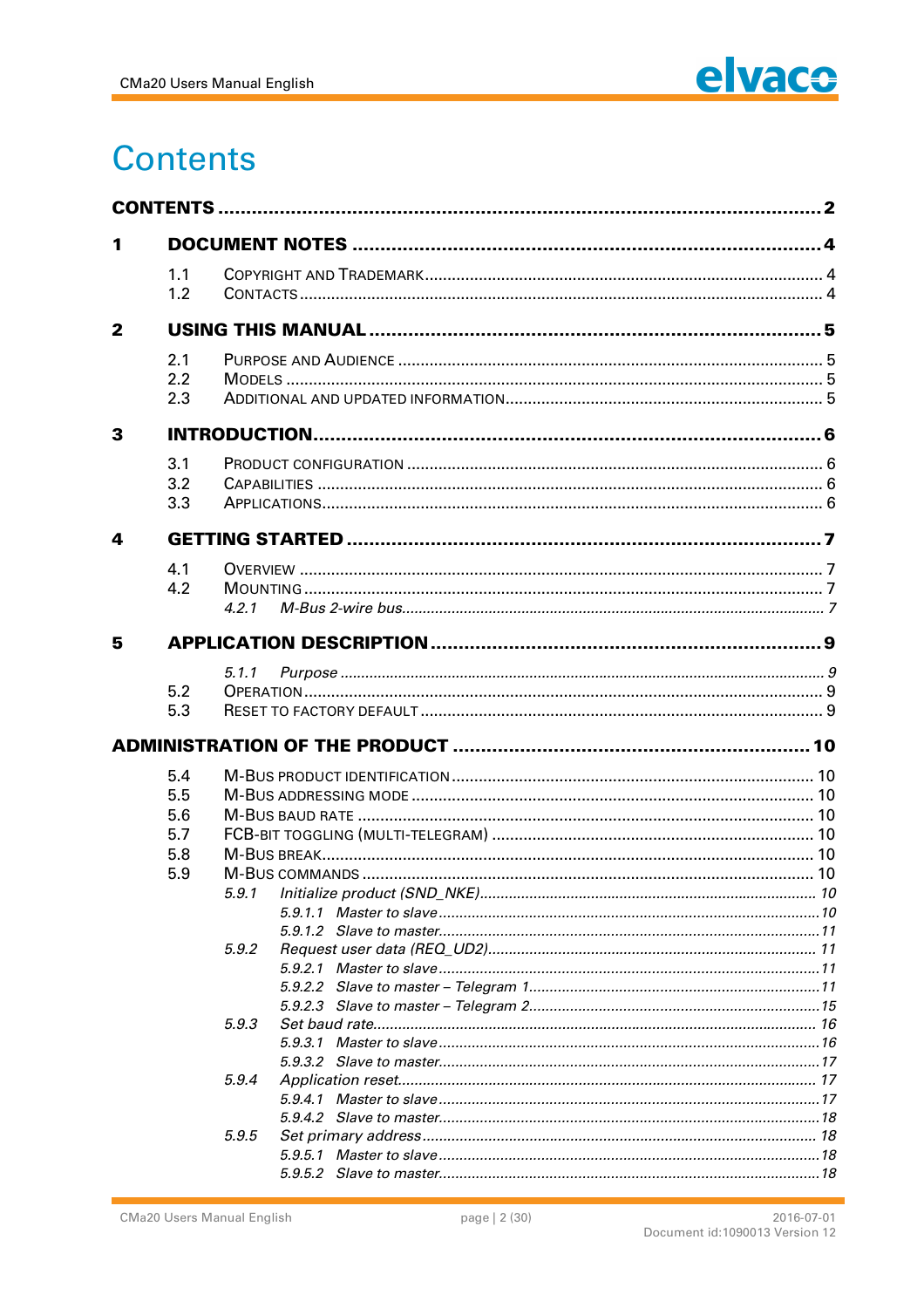# elvace

|                         |      | 5.9.6 |  |
|-------------------------|------|-------|--|
|                         |      |       |  |
|                         |      |       |  |
|                         |      | 5.9.7 |  |
|                         |      |       |  |
|                         |      |       |  |
|                         |      | 5.9.8 |  |
|                         |      |       |  |
|                         |      |       |  |
| 6                       |      |       |  |
|                         | 6.1  |       |  |
| $\overline{\mathbf{z}}$ |      |       |  |
|                         | 7.1  |       |  |
|                         | 7.2  |       |  |
| 8                       |      |       |  |
| 9                       |      |       |  |
|                         | 9.1  |       |  |
| 10                      |      |       |  |
|                         | 10.1 |       |  |
| 11                      |      |       |  |
|                         | 11.1 |       |  |
|                         | 11.2 |       |  |
|                         |      |       |  |
| 12                      |      |       |  |
|                         | 12.1 |       |  |
|                         | 12.2 |       |  |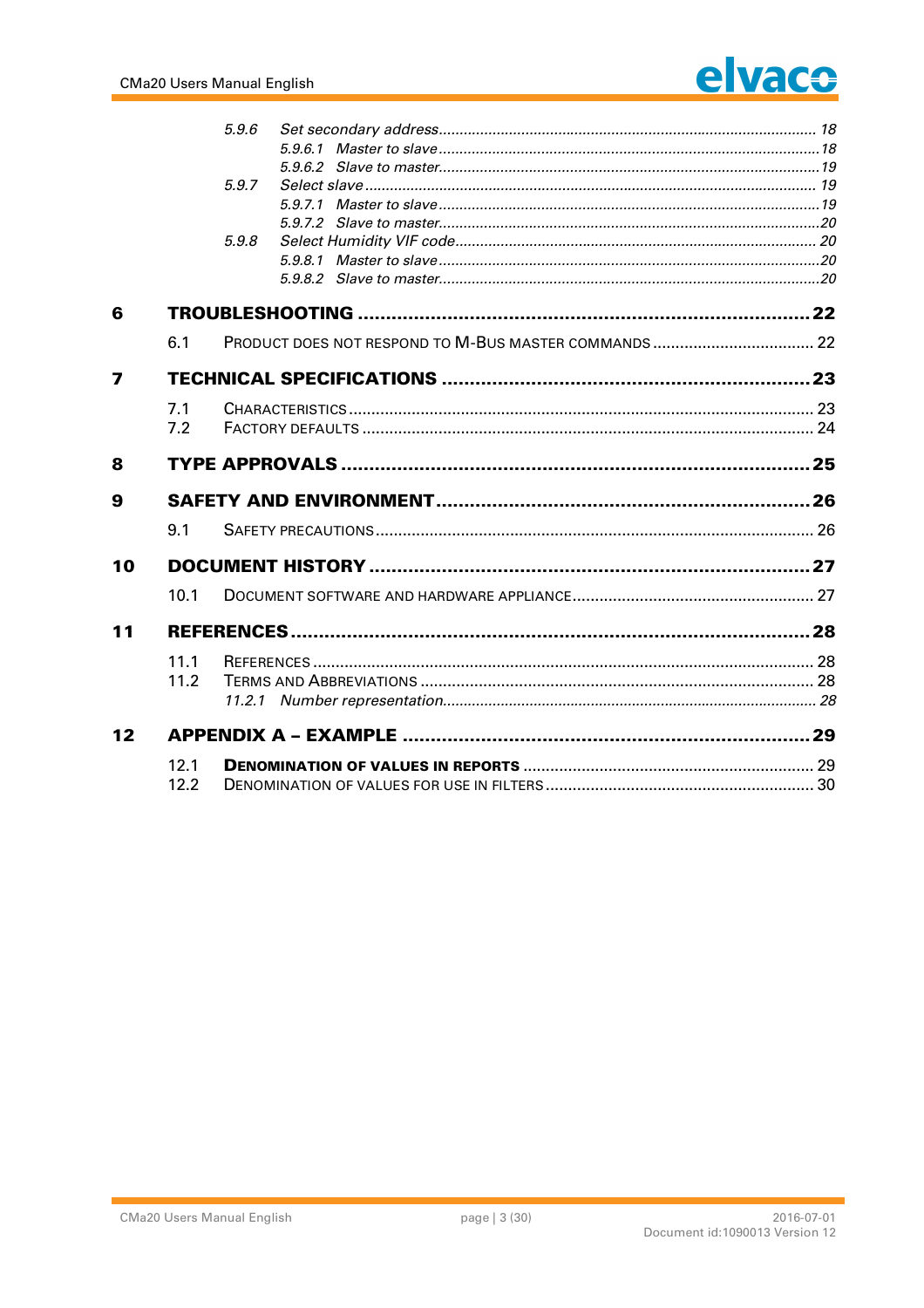

## **1 Document notes**

**All information in this manual, including product data, diagrams, charts, etc. represents information on products at the time of publication, and is subject to change without prior notice due to product improvements or other reasons. It is therefore recommended that customers contact Elvaco AB for the latest product information before purchasing a CMa20 product.**

**The documentation and product are provided on an "as is" basis only and may contain deficiencies or inadequacies. Elvaco AB takes no responsibility for damages, liabilities or other losses by using this product.**

#### **1.1 Copyright and Trademark**

**© 2016, Elvaco AB. All rights reserved. No part of the contents of this manual may be transmitted or reproduced in any form by any means without the written permission of Elvaco AB. Printed in Sweden.**

**CMa20 is a trademark of Elvaco AB, Sweden.**

#### 1.2 **Contacts**

**Elvaco AB Headquarter**

**Teknikgatan 18 434 37 Kungsbacka SWEDEN**

**Phone: +46 300 30250 Fax: +46 300 18440**

**E-Mail: [info@elvaco.com](mailto:info@elvaco.com)**

**Elvaco AB Technical Support Phone: +46 300 434300 E-Mail: [support@elvaco.se](mailto:support@elvaco.se)**

**Online: <http://w>ww.elvaco.com**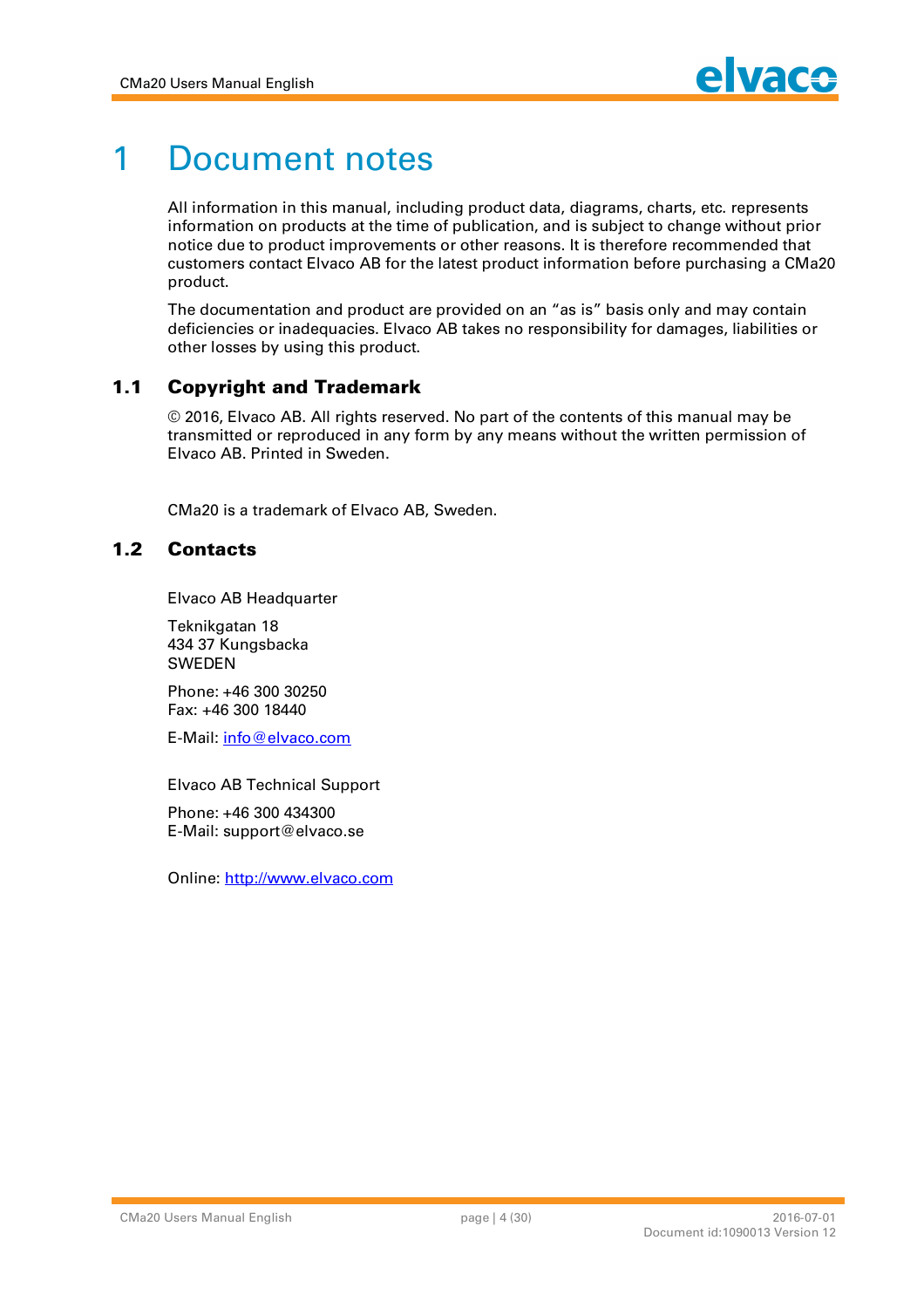

## **2 Using this manual**

#### **2.1 Purpose and Audience**

**This manual covers information needed to mount, configure and use the CMa20 M-Bus outdoor temperature and humidity sensor. It is intended for field engineers and developers.**

#### **2.2 M odels**

**CMa20**

#### **2.3** Additional and updated information

**Latest documentation version is available on Elvaco web site at <http://w>ww.elvaco.com.**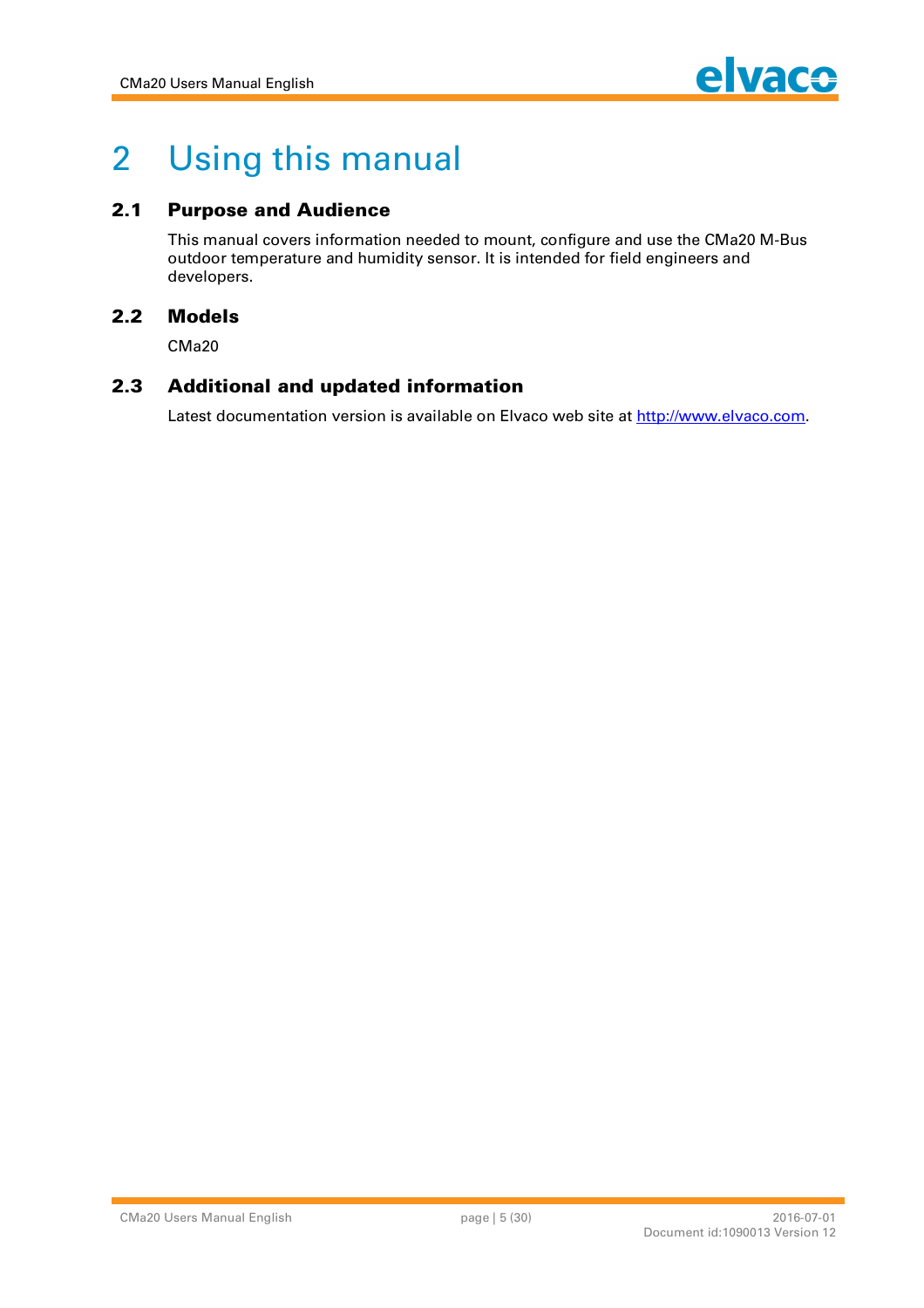

## **3 Introduction**

#### **3.1 Product configuration**

**Use the table below to find out the capabilities of your product.**

| <b>Product</b><br>name | <b>Comments</b>                               |
|------------------------|-----------------------------------------------|
| CMa <sub>20</sub>      | Outdoor M-Bus temperature and humidity sensor |

*Table 1 Product configuration*

#### **3.2 Capabilities**

**The CMa20 is an M-Bus communicating temperature and humidity sensor for outdoor use. CMa20 is the ideal product for temperature and humidity report of outdoor climate. The high accuracy sensor and user friendly handling makes the CMa20 the perfect choice for outdoor climate logging.**

#### **3.3 Applications**

**The CMa20 should be used in the following scenarios:**

- **Outside measure of temperature and/or humidity**
- **Attic monitoring of temperature and/or humidity**
- **Cellar monitoring of temperature and/or humidity**
- **Other bad environment conditions**

*If measurement of temperature and humidity is needed for indoor use, please see Elvaco AB product CMa10 Indoor M-Bus temperature and humidity sensor.*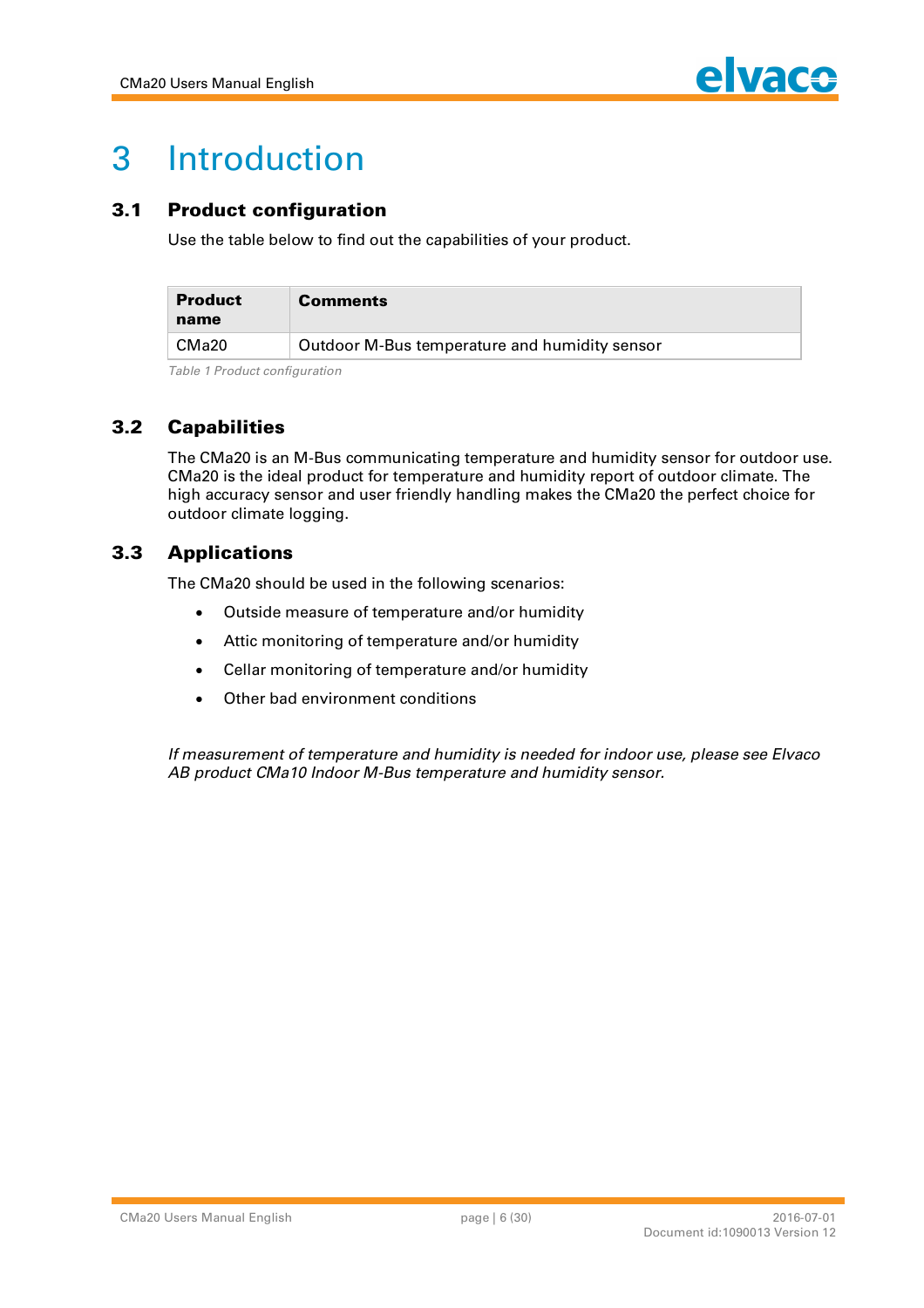## **4 Getting Started**

**This chapter covers the steps required for getting the CMa20 installed and operational. No pre-configuration is needed before using the CMa20.**

**The secondary address (serial number) label is placed in the bottom of the product.**

#### **4.1 Overview**



*Figure 1 CMa20 Overview*

#### **4.2 Mounting**

**Mount the product in a weatherproof location to avoid that direct sunlight or rain affects the sensors. The product should be mounted straight vertically and horizontally with the sensor pipe (4) downwards. Use the holes (6) when mounting on wall.**

#### **4.2.1 M -Bus 2-w ire bus**

**M-Bus is a multi-drop 2-wire bus, with no polarity. Use a cable of area 0.25-1.5 mm<sup>2</sup> , e.g. a standard telephone cable (EKKX 2x2x0.25).** 

**Connect the incoming wiring to the screw connector (2) and use the screw connector (3) for further M-Bus 2-wire bus connection.**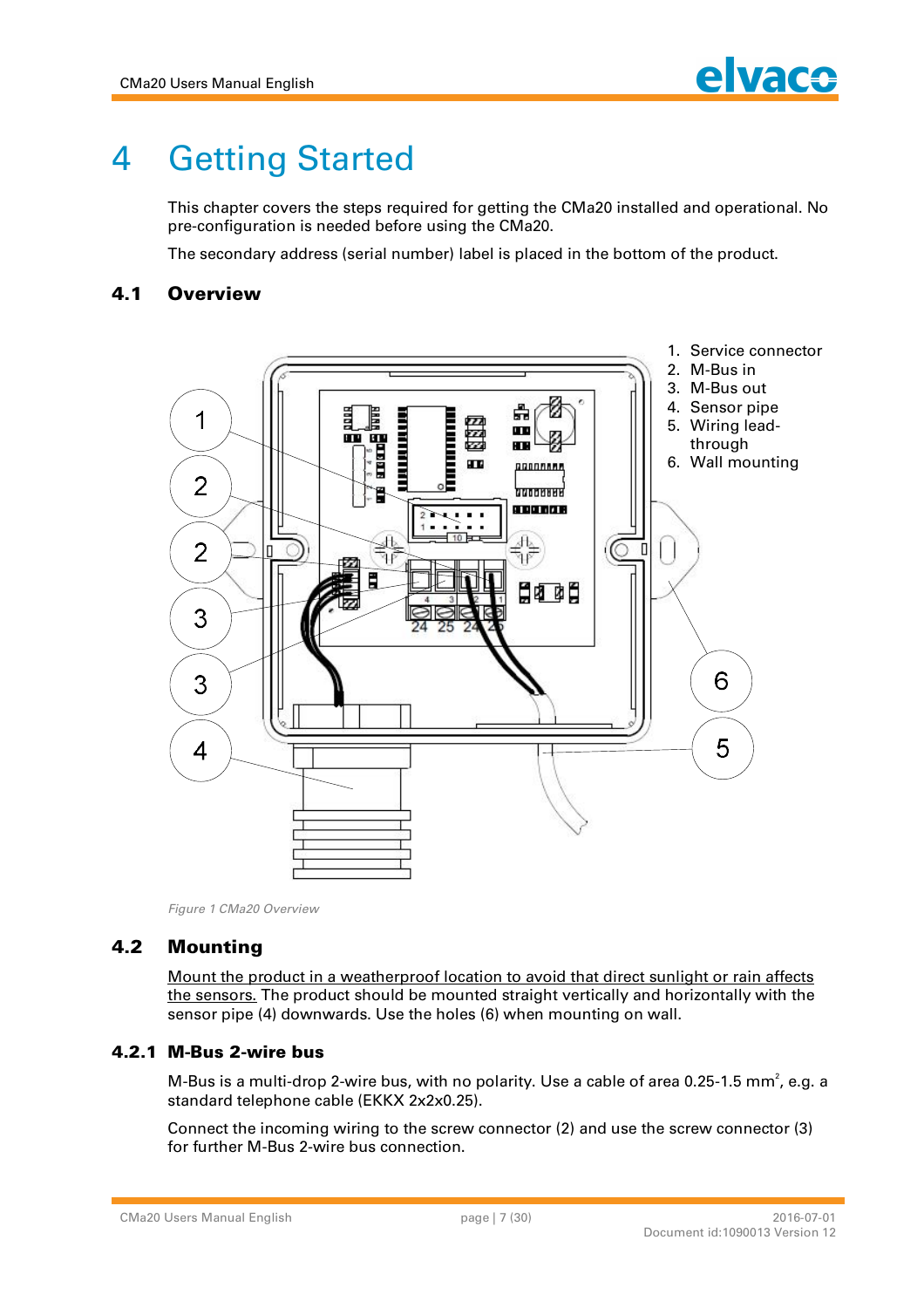

#### **A** IMPORTANT

**Please take the following in consideration:**

- **All connected M-Bus slave devices must have unique M-Bus secondary or primary addresses depending on addressing mode.**
- **Measure voltage over M-Bus slave connection to verify M-Bus master connection. Voltage should be between 21-42 VDC.**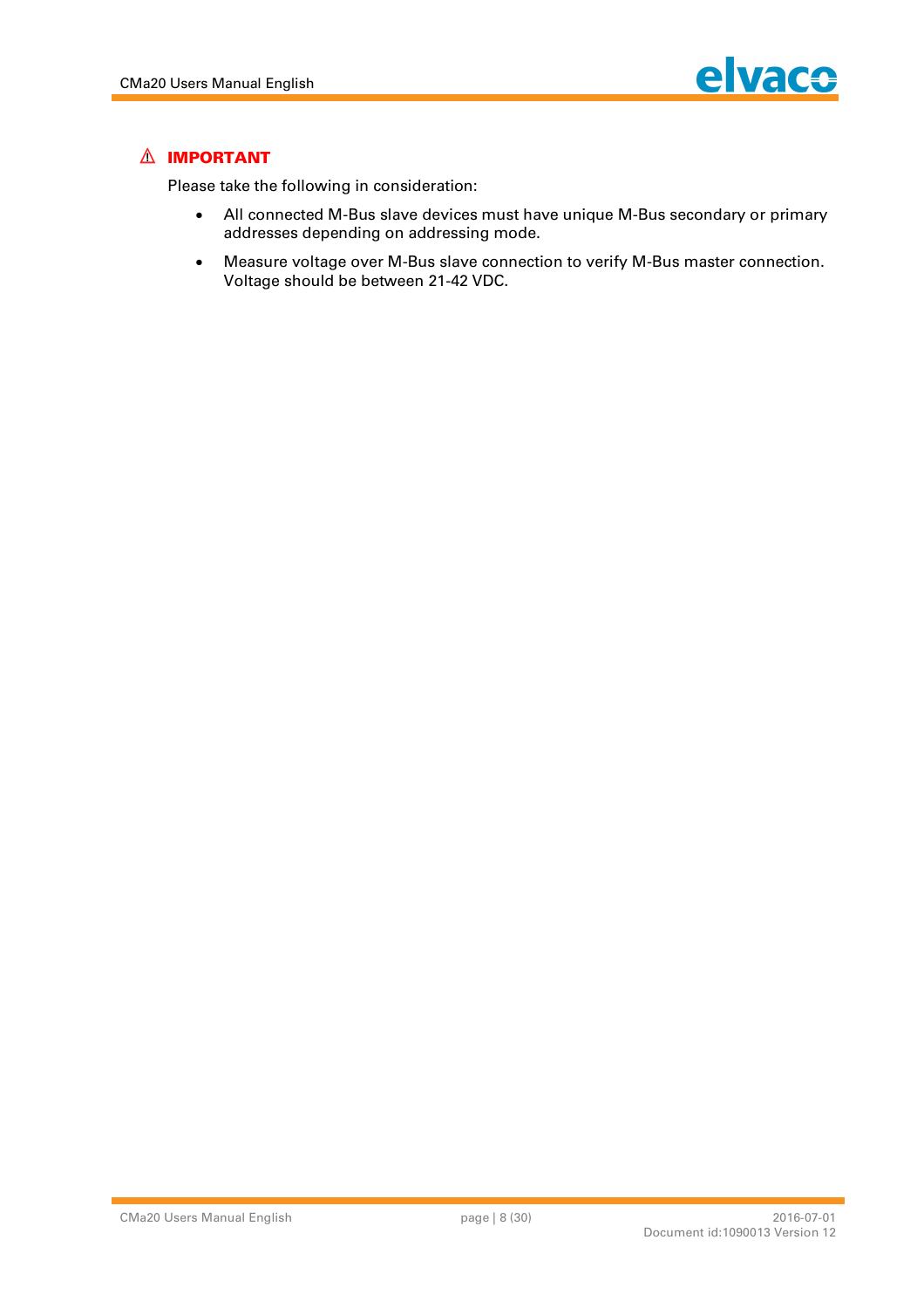

## **5 Application description**

**This chapter covers general application description of the product.**

#### **5.1.1 Purpose**

**The product has two main purposes:**

- **Measure outdoor temperature at high precision via M-Bus**
- **Measure outdoor humidity at high precision via M-Bus**

#### **5.2 Operation**

**The product has different operation states depending on the current operation mode. The configuration parameters are maintained during reboot and power cycling. All parameters and information can be remotely configured and read using M-Bus standard commands.**

**The product is equipped with watchdog monitoring, which secures long term stable operation in field.**

#### **5.3 Reset to factory default**

**Reset to factory default by issuing the M-Bus command Application reset, see chapter 5.9.4.**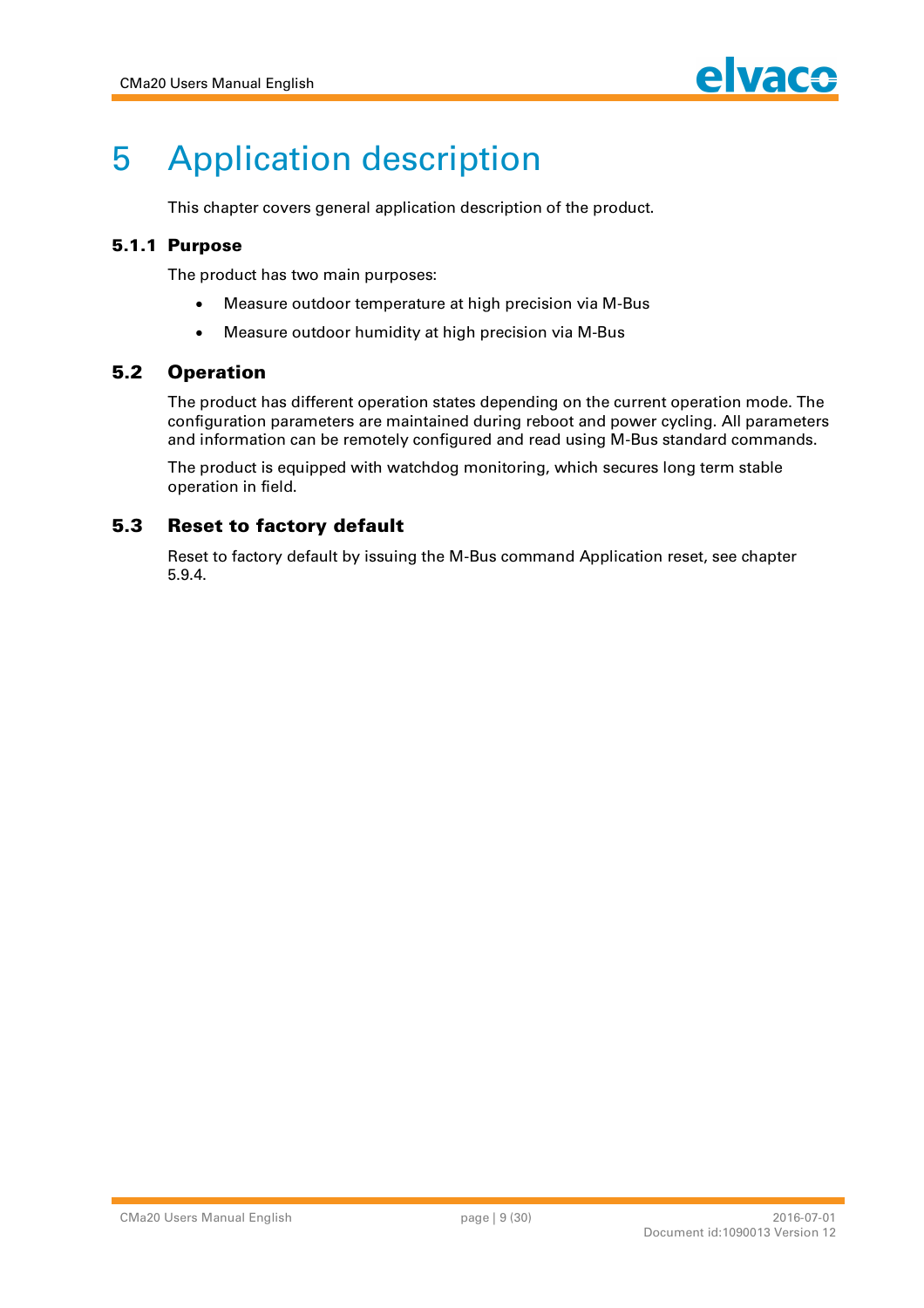## **Administration of the product**

**This chapter covers the configuration and M-Bus implementation of the product. The M-Bus slave implementation is according to the new M-Bus standard EN 13757.**

#### **5.4 M -Bus product ident if icat ion**

**The product can be identified by the following information:**

- **Manufacturer string = ELV**
- **Medium = Room sensor**
- **Generation = 70-79**

The generation field between product releases will **only** change (increase by 1) if the M-**Bus protocol information changes between versions. Use the software version field in the M-Bus telegram to identify current software version.**

#### **5.5 M -Bus addressing m ode**

**The product implements both primary and secondary addressing mode. The primary and secondary addresses can be changed using M-Bus standard command. Primary address from factory is 0 and secondary address from factory is the fabrication number (serial number).**

#### **5.6 M -Bus baud rat e**

**The product can handle 300 or 2400 baud. No auto-baud detection is available. The baud rate can be changed using M-Bus standard commands. Baud rate from factory is 2400 baud.**

#### **5.7 FCB-bit toggling (multi-telegram)**

**Multi-telegram mode, or FCB-bit toggling, is implemented. First telegram contains momentary values, min/max and average values of measured temperature and humidity. Second telegram contains last 24 hours of temperature values.**

#### **5.8 M -Bus break**

**M-Bus master break signals are handled according to the M-Bus standard and any ongoing communication from M-Bus slave to master will be aborted on break detection from the M-Bus master.**

#### **5.9 M -Bus com m ands**

#### **5.9.1 Init ialize product (SND\_NKE)**

#### **5.9.1.1 Master to slave**

| <b>Byte index</b> | <b>Data</b> | <b>Description</b>         |
|-------------------|-------------|----------------------------|
|                   | 0x10        | Start character            |
|                   | 0x40        | $C$ -Field = SND NKE       |
|                   | Oxnn        | A-Field = Address of slave |
|                   | 0xnn        | Checksum                   |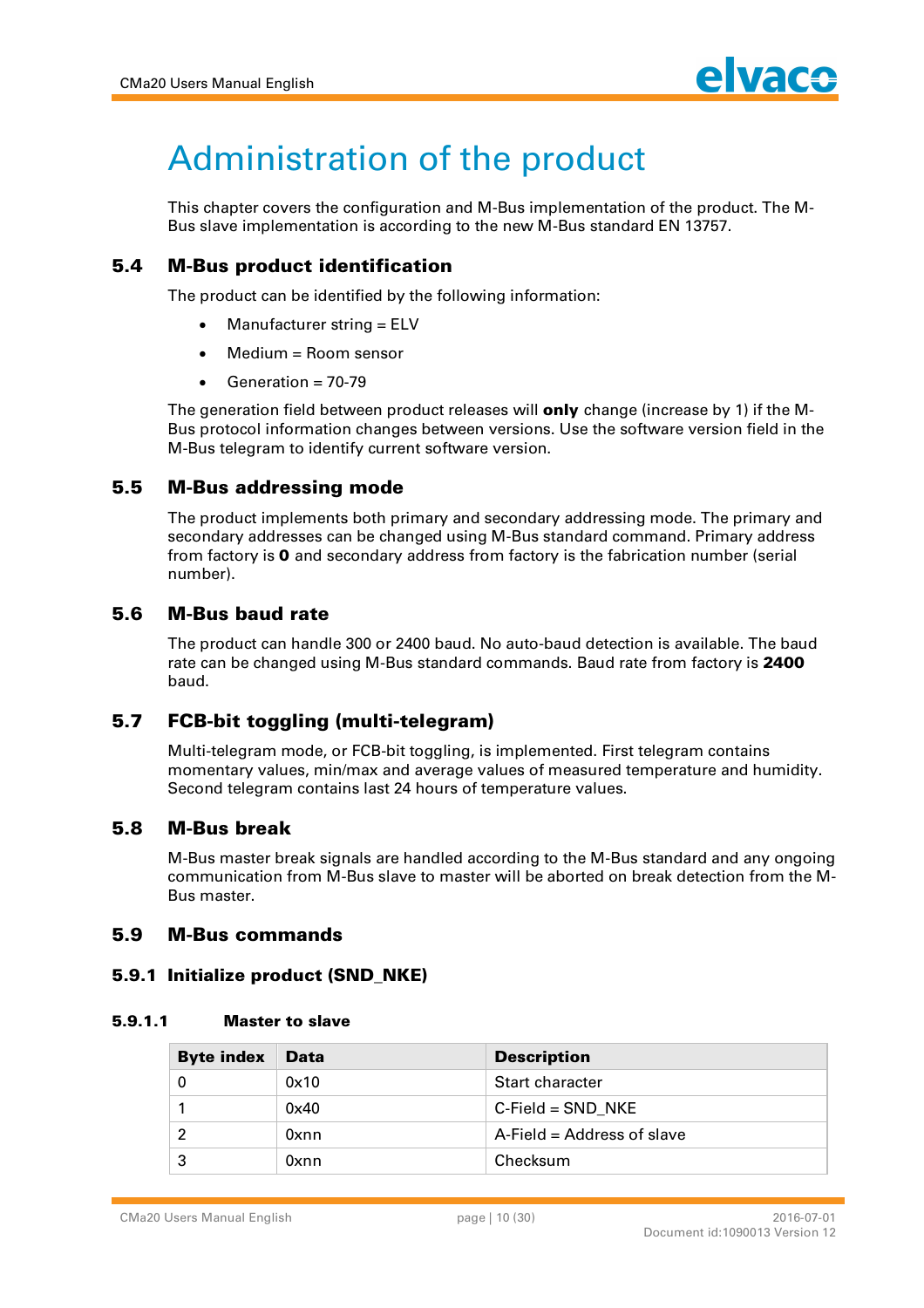

#### **5.9.1.2 Slave to master**

| <b>Byte index Data</b> |      | <b>Description</b> |
|------------------------|------|--------------------|
|                        | 0xe5 | Acknowledge        |

#### **5.9.2 Request user data (REQ\_UD2)**

**Request user data from product and wait for slave response.**

#### **5.9.2.1 Master to slave**

| <b>Byte index</b> | <b>Data</b>                       | <b>Description</b>         |
|-------------------|-----------------------------------|----------------------------|
|                   | 0x10                              | Start character            |
|                   | $0x4b$   $0x5b$   $0x6b$   $0x7b$ | $C$ -Field = REQ UD2       |
| 2                 | 0xnn                              | A-Field = Address of slave |
| 3                 | 0xnn                              | Checksum                   |
|                   | 0x16                              | Stop character             |

**The RSP\_UD telegram depends on the FCV and FCB bits in the C field of the calling REQ\_UD2 telegram. There are two telegrams available:**

- **1) If FCV is 0 in REQ\_UD2 or if first, third, fifth etc. REQ\_UD2 since last SND\_NKE (primary addressing mode) or if first, third, fifth etc. REQ\_UD2 since last successful secondary addressing selection first telegram is returned.**
- **2) If FCV is 1 in REQ\_UD2 and if second, fourth, sixth etc. REQ\_UD2 since last SND\_NKE (primary addressing mode) or if second, fourth, sixth etc. REQ\_UD2 since last successful secondary addressing selection second telegram is returned.**

#### **5.9.2.2 Slave to master - Telegram 1**

| <b>Byte index</b> | <b>Data</b> | <b>Description</b>                                   |
|-------------------|-------------|------------------------------------------------------|
| 0                 | 0x68        | Start character 1                                    |
| 1                 | 0xnn        | L-Field 1                                            |
| $\mathfrak{p}$    | 0xnn        | L-Field 2                                            |
| 3                 | 0x68        | Start character 2                                    |
| 4                 | 0x08        | RSP_UD                                               |
| 5                 | 0xnn        | A-Field = Primary address                            |
| 6                 | 0x72        | Variable data respond, mode 1 = LSByte<br>first      |
| 7.10              | Oxnnnnnnnn  | Secondary address                                    |
| 1112              | 0x9615      | Manufacturer id "ELV"                                |
| 13                | 0xnn        | Generation field In the range from 70 to 79<br>(dec) |
| 14                | 0x1B        | Device type/medium = room sensor                     |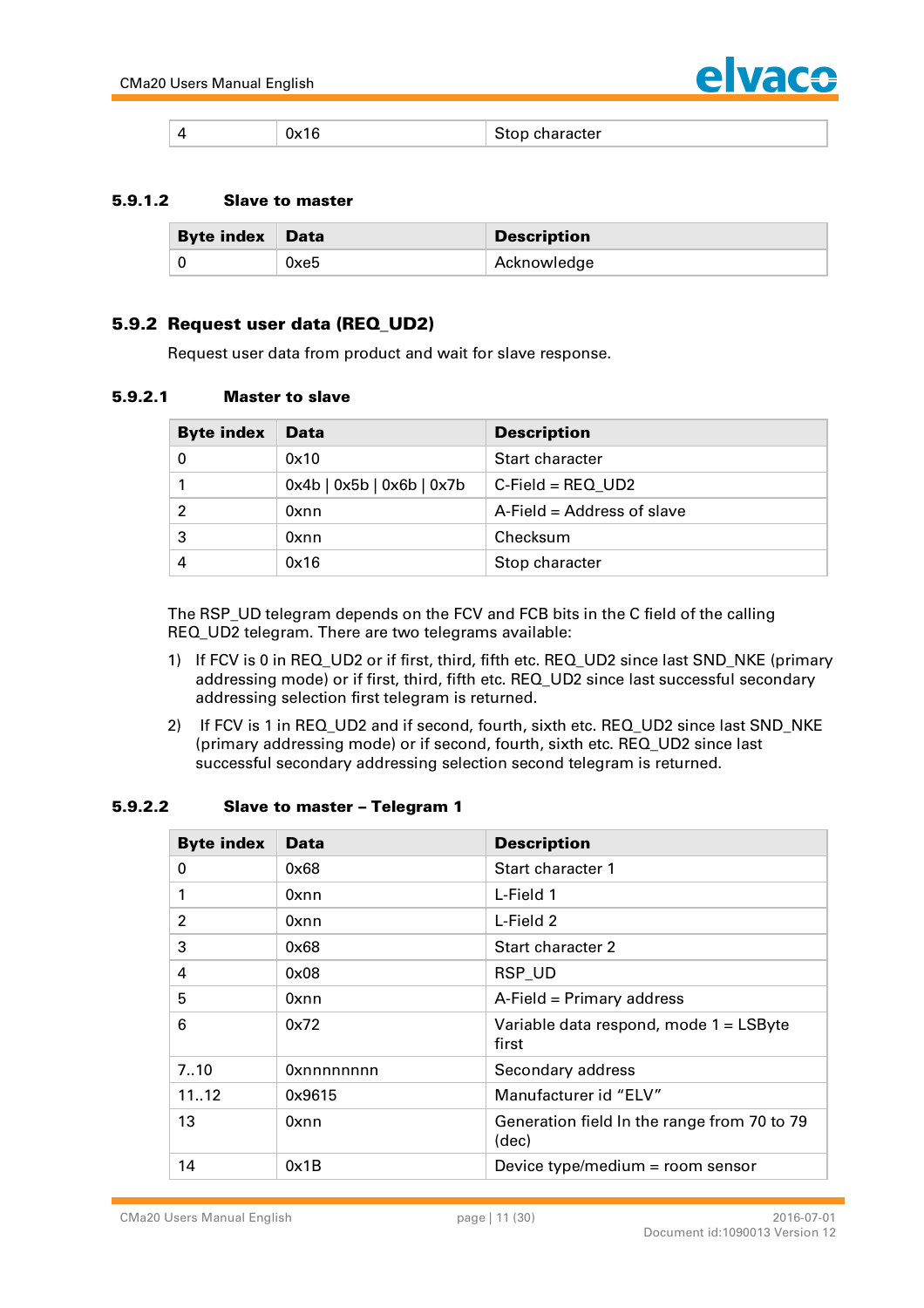

| 15    | 0xnn            | Access number                                                       |
|-------|-----------------|---------------------------------------------------------------------|
| 16    | 0xnn            | Status byte                                                         |
|       |                 | $0x00 = Ok$ (no error)                                              |
|       |                 | $0x0a =$ Sensor failure (permanent                                  |
|       |                 | application error)                                                  |
|       |                 |                                                                     |
| 17.18 | $0 \times 0000$ | Signature, 16 bit binary                                            |
| 19    | 0x01            | <b>Product status DIF</b>                                           |
| 20    | 0xfd            | <b>Product status VIF</b>                                           |
| 21    | 0x1b            | Product status VIFE = digital input                                 |
| 22    | 0xnn            | 8-bit integer value with following bit-mask:                        |
|       |                 | Bit 7: Not used $(= 0$ or 1)                                        |
|       |                 | Bit 6: Not used $(= 0$ or 1)                                        |
|       |                 | Bit 5, 4, 3: Not used $(= 0)$                                       |
|       |                 | Bit 2: 24 h average value indicator                                 |
|       |                 | Toggles when the 24 h average                                       |
|       |                 | temperature is updated (every hour)                                 |
|       |                 | Bit 1: 1 h average value indicator                                  |
|       |                 | Toggles when the 1 h average is<br>updated (every 6 minute)         |
|       |                 | Bit 0: Sensor failure                                               |
|       |                 | 1 = Sensor failure (same as 0x0a in                                 |
|       |                 | header status byte)                                                 |
|       |                 | $0 = No$ sensor failure                                             |
| 23    | 0x02            | Instantaneous relative humidity DIF                                 |
| 24    | 0xfb            | Instantaneous relative humidity VIF.                                |
| 25    | 0x9b            | Relative humidity, in % (integer) VIFE                              |
| 26    | 0x74            | Scaling VIFE, x 0.01                                                |
| 2728  | 0xnnnn          | Instantaneous relative humidity                                     |
|       |                 | In case of error the relative humidity will be                      |
|       |                 | set to 0.                                                           |
|       |                 | An optional humidity VIF can be selected in                         |
|       |                 | the setup menu. In this case the 3 byte                             |
|       |                 | default VIF is replaced by                                          |
|       |                 | 0xFC0348522574                                                      |
| 29    | 0x22            | Minimum relative humidity DIF                                       |
| 30    | 0xfb            | Minimum relative humidity VIF                                       |
| 31    | 0x9b            | Minimum Relative humidity, in % (integer)<br><b>VIFE</b>            |
| 32    | 0x74            | Scaling VIFE, x 0.01                                                |
| 3334  | 0xnnnn          | Minimum Instantaneous relative humidity                             |
|       |                 | In case of error the minimum relative<br>humidity will be set to 0. |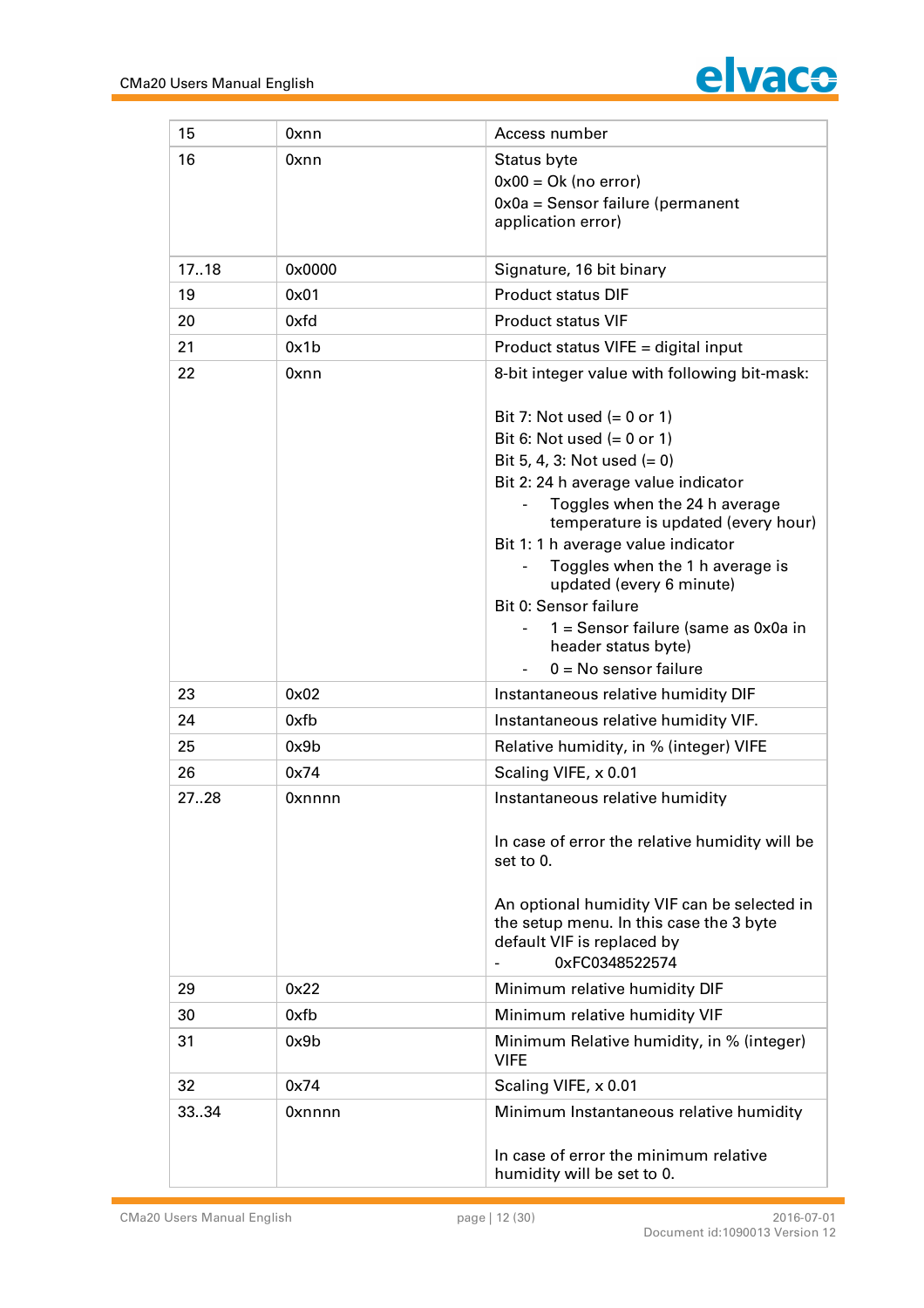

|       |        | This is the lowest instantaneous relative<br>humidity since last min/max reset<br>command.                                             |
|-------|--------|----------------------------------------------------------------------------------------------------------------------------------------|
|       |        | An optional humidity VIF can be selected in<br>the setup menu. In this case the 3 byte<br>default VIF is replaced by<br>0xFC0348522574 |
| 35    | 0x12   | Maximum relative humidity DIF                                                                                                          |
| 36    | 0xfb   | Maximum relative humidity VIF                                                                                                          |
| 37    | 0x9b   | Maximum Relative humidity, in % (integer)<br><b>VIFE</b>                                                                               |
| 38    | 0x74   | Scaling VIFE, x 0.01                                                                                                                   |
| 39.40 | Oxnnnn | Maximum Instantaneous relative humidity<br>In case of error the maximum relative                                                       |
|       |        | humidity will be set to 0.                                                                                                             |
|       |        | This is the highest instantaneous relative                                                                                             |
|       |        | humidity since last min/max reset<br>command.                                                                                          |
|       |        | An optional humidity VIF can be selected in<br>the setup menu. In this case the 3 byte<br>default VIF is replaced by<br>0xFC0348522574 |
| 41    | 0x02   | Instantaneous temperature DIF                                                                                                          |
| 42    | 0x65   | Instantaneous temperature VIF, external<br>temperature                                                                                 |
| 43.44 | Oxnnnn | Instantaneous temperature x 100                                                                                                        |
|       |        | In case of error the temperature will be set<br>to 0.                                                                                  |
| 45    | 0x22   | Minimum temperature DIF                                                                                                                |
| 46    | 0x65   | Minimum temperature VIF, external<br>temperature                                                                                       |
| 47.48 | 0xnnnn | Minimum temperature x 100                                                                                                              |
|       |        | In case of error the temperature will be set<br>to $0$ .                                                                               |
|       |        | This is the lowest instantaneous<br>temperature since last min/max reset<br>command.                                                   |
| 49    | 0x12   | Maximum temperature DIF                                                                                                                |
| 50    | 0x65   | Maximum temperature VIF, external                                                                                                      |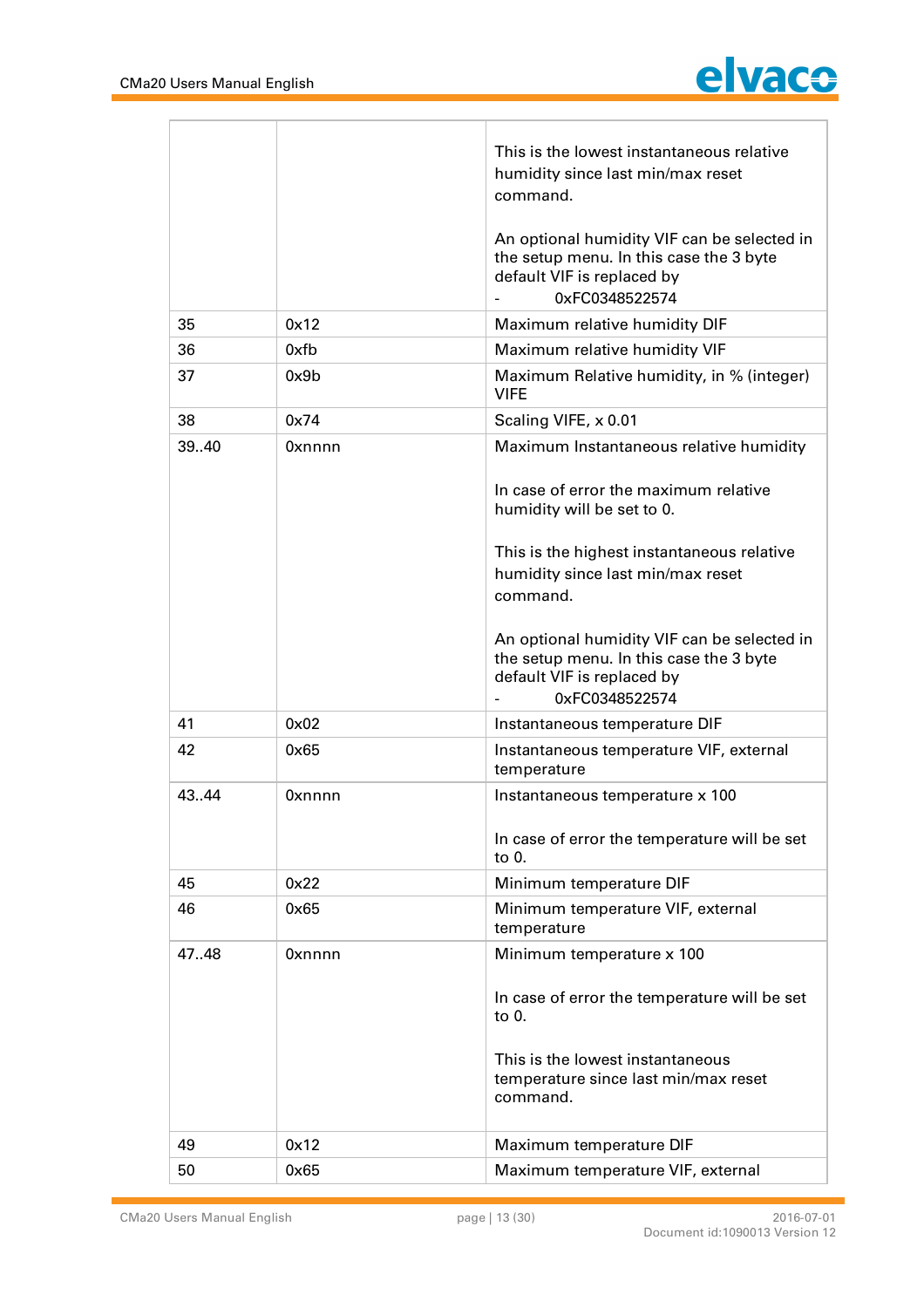

|       |             | temperature                                                                                                                                                                                                                                                                                                                                                                                  |
|-------|-------------|----------------------------------------------------------------------------------------------------------------------------------------------------------------------------------------------------------------------------------------------------------------------------------------------------------------------------------------------------------------------------------------------|
| 5152  | 0xnnnn      | Maximum temperature x 100                                                                                                                                                                                                                                                                                                                                                                    |
|       |             | In case of error the temperature will be set<br>to $0$ .                                                                                                                                                                                                                                                                                                                                     |
|       |             | This is the highest instantaneous<br>temperature since last min/max reset<br>command.                                                                                                                                                                                                                                                                                                        |
| 53    | 0x01        | Average duration DIF                                                                                                                                                                                                                                                                                                                                                                         |
| 54    | 0x72        | Average duration VIF                                                                                                                                                                                                                                                                                                                                                                         |
| 55    | 0xnn        | Number of hour averages collected since<br>power-on (024)                                                                                                                                                                                                                                                                                                                                    |
|       |             | This counter starts from zero at power-on<br>and is incremented once per hour when a<br>new hour average temperature value is<br>stored in the 24-hour table. The counter<br>does not count beyond 24 (i.e. this value is<br>equal to number of valid hour values stored<br>in the 24-hour table)<br>The 24-hour temperature rolling average<br>will not be available until this counter has |
| 56    | 0x42   0x72 | reached 24.<br>1-hour temperature rolling average DIF,<br>storage number 1                                                                                                                                                                                                                                                                                                                   |
|       |             | $0x42$ = The value is available<br>$0x72$ = The value is not yet calculated                                                                                                                                                                                                                                                                                                                  |
| 57    | 0x65        | 1-hour temperature rolling average VIF,<br>external temperature                                                                                                                                                                                                                                                                                                                              |
| 58.59 | Oxnnnn      | 1-hour temperature rolling average x 100                                                                                                                                                                                                                                                                                                                                                     |
|       |             | This value is unavailable (0) until 1 hour has<br>passed since power-on. During this first<br>hour the value will be flagged as "value<br>during error state", DIF bits 5 and $4 = 1$ .                                                                                                                                                                                                      |
|       |             | This value is updated every 6 minute.                                                                                                                                                                                                                                                                                                                                                        |
|       |             | The temperature data will be 0 in case of<br>sensor error. See slave status byte in data<br>header.                                                                                                                                                                                                                                                                                          |
| 60    | 0x82   0xb2 | 24-hour temperature rolling average DIF,<br>storage number 2                                                                                                                                                                                                                                                                                                                                 |
|       |             | $0x82$ = The value is available                                                                                                                                                                                                                                                                                                                                                              |
|       |             | $0xb2$ = The value is not yet calculated                                                                                                                                                                                                                                                                                                                                                     |
| 61    | 0x01        | 24-hour temperature rolling average DIFE                                                                                                                                                                                                                                                                                                                                                     |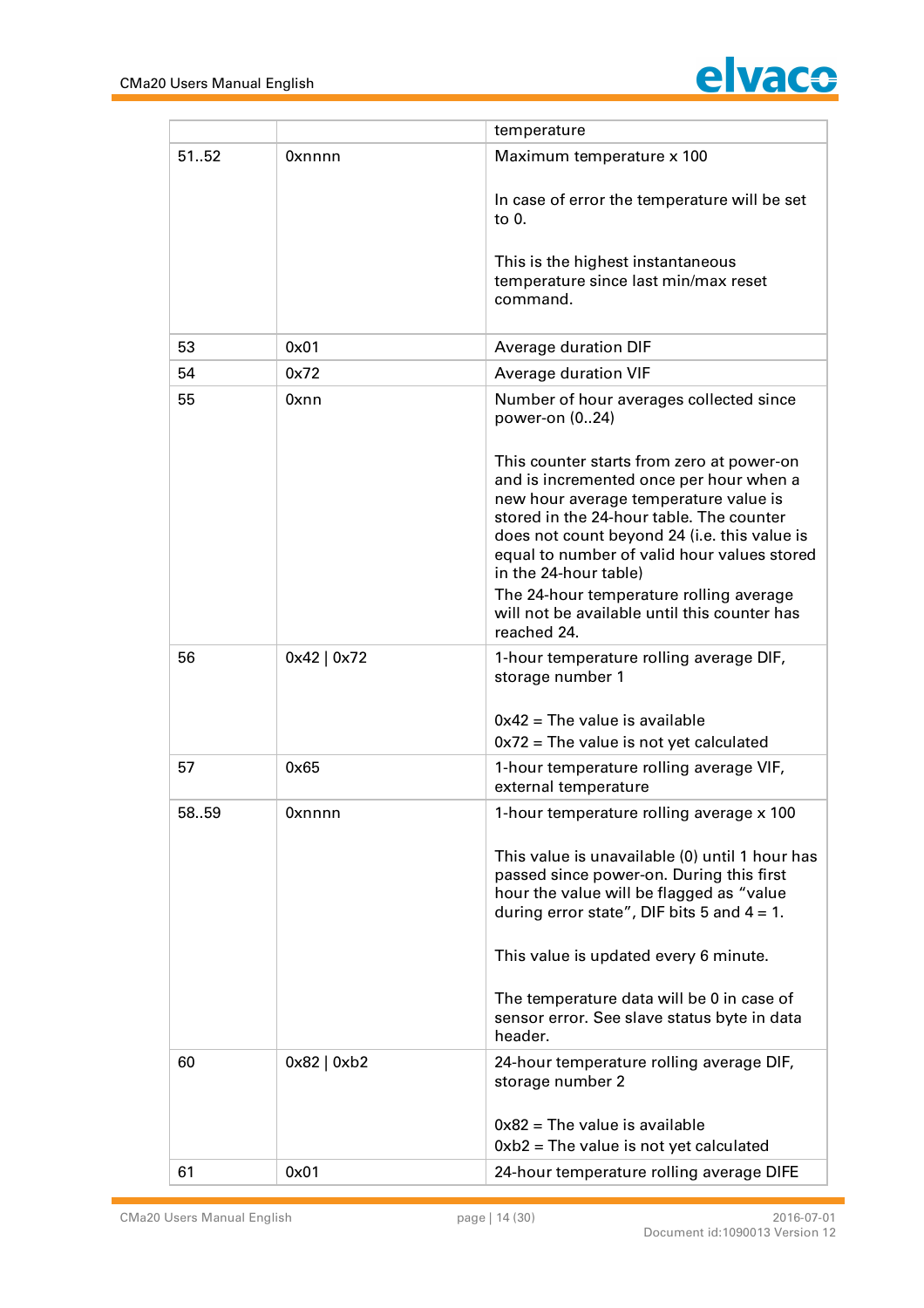![](_page_14_Picture_1.jpeg)

| 62    | 0x65         | 24-hour temperature rolling average VIF,<br>external temperature                                                                                                                     |
|-------|--------------|--------------------------------------------------------------------------------------------------------------------------------------------------------------------------------------|
| 63.64 | 0xnnnn       | 24-hour temperature rolling average x 100                                                                                                                                            |
|       |              | This value is unavailable (0) until 24 hour<br>has passed since power-on. During this<br>period the value will be flagged as "value<br>during error state", DIF bits 5 and $4 = 1$ . |
|       |              | This value is updated every hour.                                                                                                                                                    |
|       |              | The temperature data will be 0 in case of<br>sensor error. See slave status byte in data<br>header.                                                                                  |
| 65    | 0x0c         | <b>Fabrication number DIF</b>                                                                                                                                                        |
| 66    | 0x78         | <b>Fabrication number VIF</b>                                                                                                                                                        |
| 67.68 | Oxnnnnnnnn   | Fabrication number, 8-digit packed BCD                                                                                                                                               |
| 69    | 0x0d         | Firmware version DIF                                                                                                                                                                 |
| 70    | 0xfd         | Firmware version VIF                                                                                                                                                                 |
| 71    | 0x0f         | Firmware version VIFE $=$ " Other software<br>version"                                                                                                                               |
| 72    | 0x05         | Length of firmware string (varying)                                                                                                                                                  |
| 7374  | Oxnnnnnnnnnn | Firmware version string in format:<br>Major.Minor.PatchLevel                                                                                                                         |
| 75    | 0x1f         | End of telegram, more data follows                                                                                                                                                   |
| 76    | 0xnn         | Checksum                                                                                                                                                                             |
| 77    | 0x16         | Stop character                                                                                                                                                                       |

#### **5.9.2.3 Slave to master - Telegram 2**

| <b>Byte index</b> | <b>Data</b> | <b>Description</b>                                   |
|-------------------|-------------|------------------------------------------------------|
| 0                 | 0x68        | Start character 1                                    |
| 1                 | 0xnn        | L-Field 1                                            |
| $\overline{2}$    | 0xnn        | L-Field 2                                            |
| 3                 | 0x68        | Start character 2                                    |
| 4                 | 0x08        | RSP_UD                                               |
| 5                 | 0xnn        | A-Field = Primary address                            |
| 6                 | 0x72        | Variable data respond, mode 1 = LSByte<br>first      |
| 7.10              | Oxnnnnnnnn  | Secondary address                                    |
| 1112              | 0x9615      | Manufacturer id "ELV"                                |
| 13                | 0xnn        | Generation field In the range from 70 to 79<br>(dec) |
| 14                | 0x1B        | Device type/medium = room sensor                     |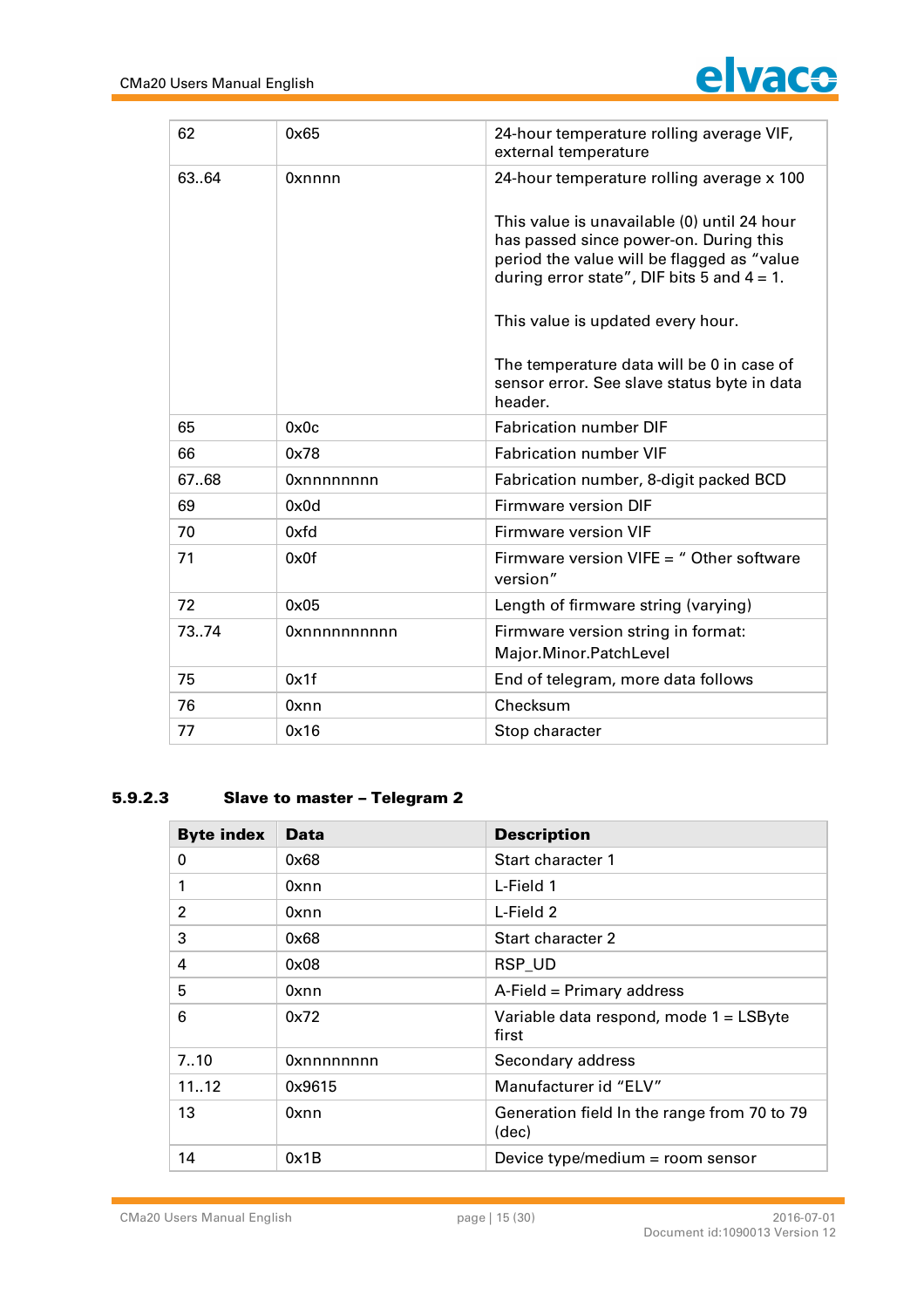![](_page_15_Picture_1.jpeg)

| 15                        | 0xnn                      | Access number                                                                                                                                                                                                                                                                                                                                                                                                                                                            |
|---------------------------|---------------------------|--------------------------------------------------------------------------------------------------------------------------------------------------------------------------------------------------------------------------------------------------------------------------------------------------------------------------------------------------------------------------------------------------------------------------------------------------------------------------|
| 16                        | 0xnn                      | Status byte<br>$0x00 = Ok$ (no error)<br>0x0a = Sensor failure (permanent<br>application error)                                                                                                                                                                                                                                                                                                                                                                          |
| 17.18                     | 0x0000                    | Signature, 16 bit binary                                                                                                                                                                                                                                                                                                                                                                                                                                                 |
| $19 + 5 \times N$         | 0xc2   0xf2   0x82   0xb2 | 24-hour log temperature table DIF<br>Table index = $N = 023$<br>Storage numbers $N + 3 = 3.26$<br>Value age = $N$ (+1/-0) hours<br>The newest value is transmitted first.<br>During the first 24 hours after power-on,<br>values are sent as 0 and flagged as "value<br>during error state" (DIF bits 5 and $4 = 1$ ),<br>while not yet updated.<br>All temperature data will be 0 in case of<br>sensor error. See product status byte or<br>status byte in data header. |
| $19 + 5 \times N$         | 0xnn                      | 24-hour log temperature table DIFE<br>$nn = (N+3/2)$                                                                                                                                                                                                                                                                                                                                                                                                                     |
| $20 + 5 \times N$         | 0x65                      | 24-hour log temperature table VIFE                                                                                                                                                                                                                                                                                                                                                                                                                                       |
| $2122 + 5x$<br>N          | Oxnnnn                    | Average temperature of hour "now - N" x<br>100                                                                                                                                                                                                                                                                                                                                                                                                                           |
| $23 + 5 \times N$         | 0x0f                      | End of telegram, no more data follows                                                                                                                                                                                                                                                                                                                                                                                                                                    |
| $23 + 5 \times N$<br>$+1$ | 0xnn                      | Checksum                                                                                                                                                                                                                                                                                                                                                                                                                                                                 |
| $23 + 5 \times N$<br>$+2$ | 0x16                      | Stop character                                                                                                                                                                                                                                                                                                                                                                                                                                                           |

#### **5.9.3 Set baud rate**

**Set baud rate of slave.**

#### **5.9.3.1 Master to slave**

| <b>Byte index</b> | <b>Data</b>               | <b>Description</b>        |
|-------------------|---------------------------|---------------------------|
| 0                 | 0x68                      | Start character 1         |
|                   | 0x03                      | L-Field 1                 |
| 2                 | 0x03                      | L-Field 2                 |
| 3                 | 0x68                      | Start character 2         |
| 4                 | 0x43   0x53   0x63   0x73 | $C$ -Field = SND UD       |
| 5                 | 0xnn                      | A-Field = Primary address |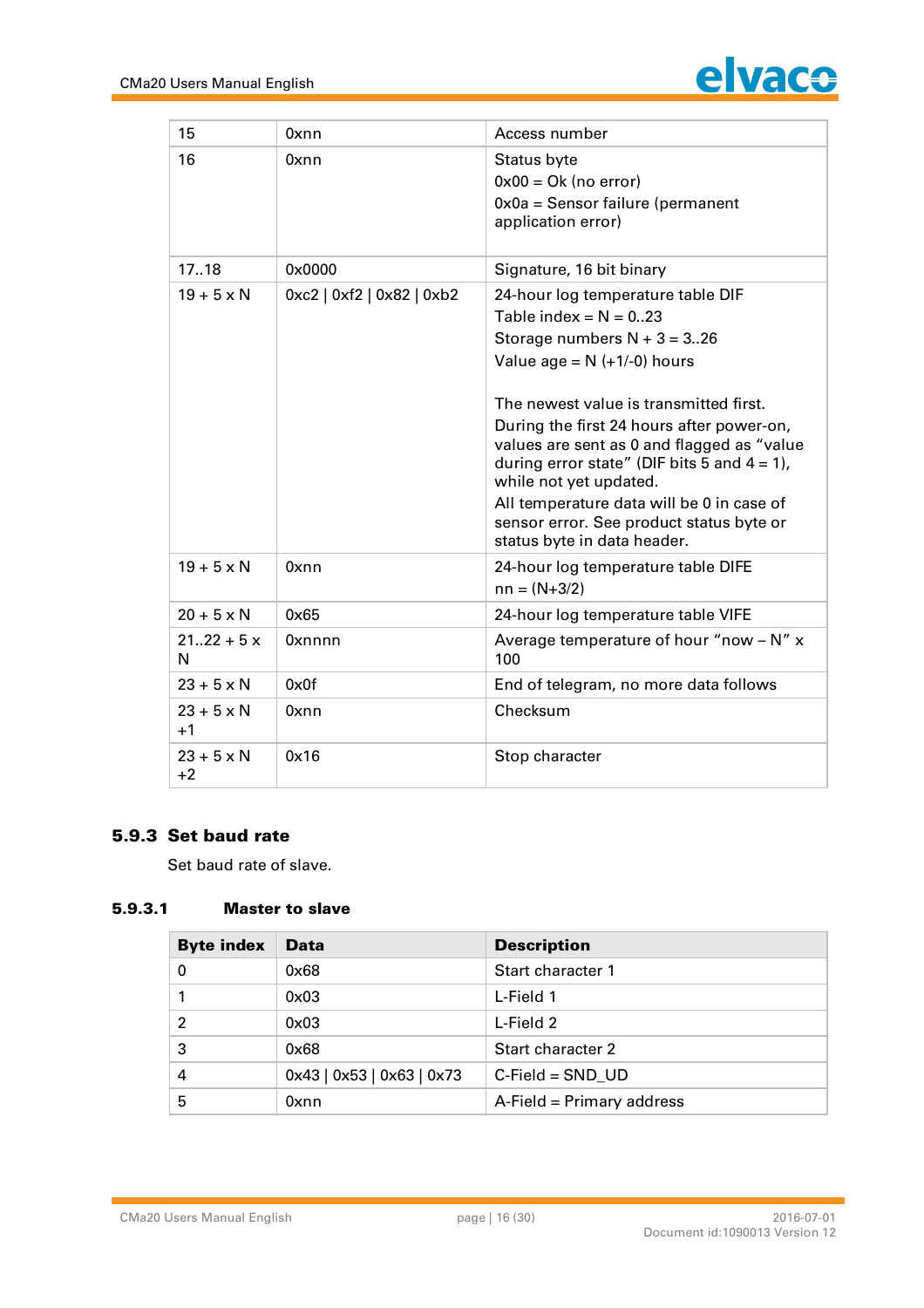![](_page_16_Picture_1.jpeg)

| 6 | 0xnn | CI-Field = Baud rate selection code:<br>$0xb8 = 300$ baud<br>$0xb9 = 600$ baud<br>$0$ xbA = 1200 baud<br>$0$ xbb = 2400 baud<br>$0 \times bc = 4800$ baud (note 1)<br>$0$ xbd = 9600 baud (note 1)<br>$0xbe = no change (note 2)$<br>$0xbf = no change (note 2)$                             |
|---|------|----------------------------------------------------------------------------------------------------------------------------------------------------------------------------------------------------------------------------------------------------------------------------------------------|
|   |      | Baud rates > 2400 baud do work but have<br>not been tested to comply with the timing<br>specifications in the M-Bus standard.<br>Baud rate codes 0xbe and 0xbf are ACKed<br>with 0xe5 although they do not change the<br>baud rate (this is in accordance with the M-<br>Bus specification). |
| 7 | 0xnn | Checksum                                                                                                                                                                                                                                                                                     |
| 8 | 0x16 | Stop character                                                                                                                                                                                                                                                                               |

#### **5.9.3.2 Slave to master**

| <b>Byte index Data</b> |      | <b>Description</b> |
|------------------------|------|--------------------|
|                        | 0xe5 | Acknowledge        |

#### **5.9.4 Application reset**

**Restore all information to factory default, see section 7.2 for factory default values.**

#### **5.9.4.1 Master to slave**

| <b>Byte index</b> | <b>Data</b>               | <b>Description</b>              |
|-------------------|---------------------------|---------------------------------|
| 0                 | 0x68                      | Start character 1               |
|                   | 0x04                      | L-Field 1                       |
| $\overline{2}$    | 0x04                      | L-Field 2                       |
| 3                 | 0x68                      | Start character 2               |
| $\overline{4}$    | 0x43   0x53   0x63   0x73 | $C$ -Field = SND UD             |
| 5                 | 0xnn                      | A-Field = Primary address       |
| 6                 | 0x50                      | $CI$ -Field = Application reset |
| 7                 | 0xb0                      | Application reset sub-code      |
| 8                 | 0xnn                      | Checksum                        |
| 9                 | 0x16                      | Stop character                  |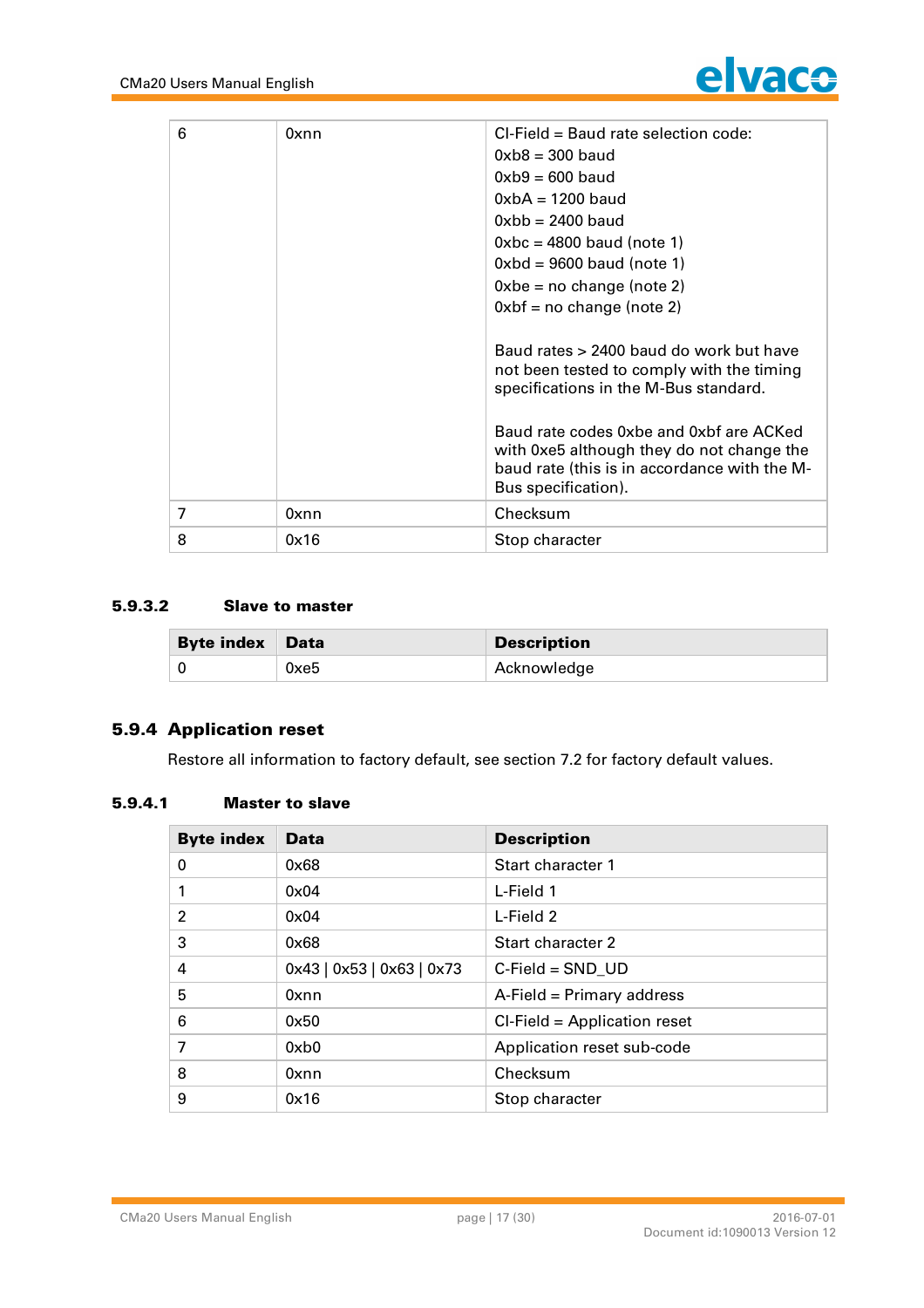![](_page_17_Picture_1.jpeg)

#### **5.9.4.2 Slave to master**

| <b>Byte index Data</b> |      | <b>Description</b> |
|------------------------|------|--------------------|
|                        | 0xe5 | Acknowledge        |

#### **5.9.5 Set prim ary address**

**Change M-Bus primary address.**

#### **5.9.5.1 Master to slave**

| <b>Byte index</b> | <b>Data</b>               | <b>Description</b>              |
|-------------------|---------------------------|---------------------------------|
| 0                 | 0x68                      | Start character 1               |
| 1                 | 0x06                      | L-Field 1                       |
| $\mathfrak{p}$    | 0x06                      | L-Field 2                       |
| 3                 | 0x68                      | Start character 2               |
| 4                 | 0x43   0x53   0x63   0x73 | $C$ -Field = $SND$ UD           |
| 5                 | 0xnn                      | A-Field = Primary address       |
| 6                 | 0x51                      | CI-Field                        |
| 7                 | 0x01                      | Primary address DIF             |
| 8                 | 0x7A                      | Primary address VIF             |
| 9                 | 0xnn                      | New primary address (0x00-0xfa) |
| 10                | 0xnn                      | Checksum                        |
| 11                | 0x16                      | Stop character                  |

#### **5.9.5.2 Slave to master**

| <b>Byte index Data</b> |      | <b>Description</b> |
|------------------------|------|--------------------|
|                        | 0xe5 | Acknowledge        |

#### **5.9.6 Set secondary address**

**Change M-Bus secondary address.**

#### **5.9.6.1 Master to slave**

| <b>Byte index</b> | <b>Data</b>               | <b>Description</b>        |
|-------------------|---------------------------|---------------------------|
| 0                 | 0x68                      | Start character 1         |
| 1                 | 0x09                      | L-Field 1                 |
| $\overline{2}$    | 0x09                      | L-Field 2                 |
| 3                 | 0x68                      | Start character 2         |
| 4                 | 0x43   0x53   0x63   0x73 | $C$ -Field = SND UD       |
| 5                 | 0xnn                      | A-Field = Primary address |
| 6                 | 0x51                      | CI-Field                  |
| 7                 | 0x0c                      | Secondary address DIF     |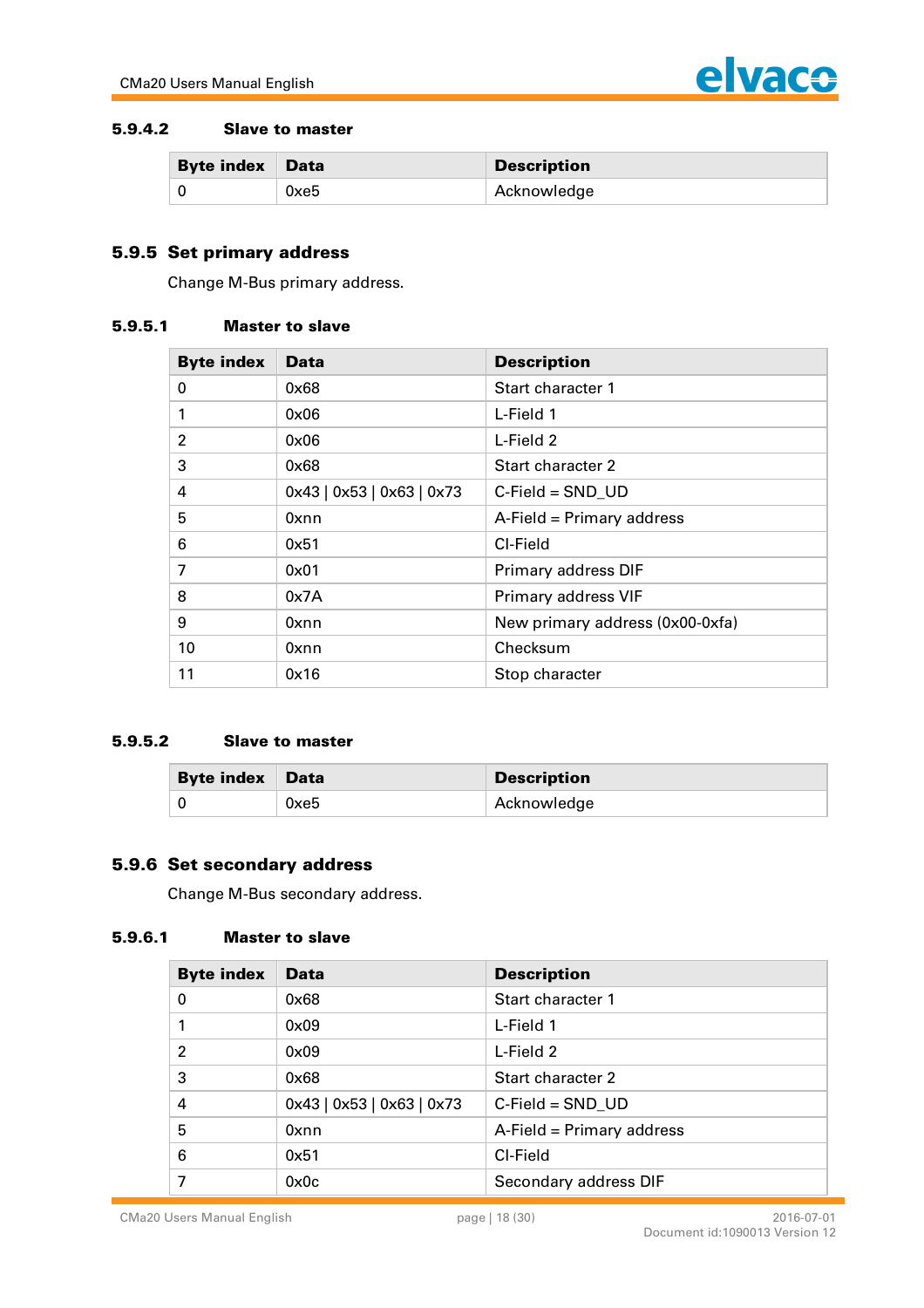![](_page_18_Picture_1.jpeg)

|      | 0x79       | Secondary address VIF                   |
|------|------------|-----------------------------------------|
| 9.12 | Oxnnnnnnnn | New secondary address, 8-bit packed BCD |
| 13   | 0xnn       | Checksum                                |
| 14   | 0x16       | Stop character                          |

#### **5.9.6.2 Slave to master**

| <b>Byte index Data</b> |      | <b>Description</b> |
|------------------------|------|--------------------|
|                        | 0xe5 | Acknowledge        |

#### **5.9.7 Select slave**

**Select slave for further secondary addressing. After successful selection, the slave can be addressed using primary address 253.**

#### **5.9.7.1 Master to slave**

| <b>Byte index</b> | Data                      | <b>Description</b>                                                                                                                                                             |
|-------------------|---------------------------|--------------------------------------------------------------------------------------------------------------------------------------------------------------------------------|
| 0                 | 0x68                      | Start character 1                                                                                                                                                              |
| 1                 | 0xnn                      | L-Field 1<br>Variable depending on selection mask.<br>The selection mask can have any size in the<br>range 08 bytes except 5 (Manufacturer id<br>requires a full 16-bit mask). |
| $\overline{2}$    | 0xnn                      | L-Field 2<br>Variable depending on selection mask                                                                                                                              |
| 3                 | 0x68                      | Start character 2                                                                                                                                                              |
| 4                 | 0x43   0x53   0x63   0x73 | $C$ -Field = $SND$ UD                                                                                                                                                          |
| 5                 | 0xnn                      | A-Field = Primary address                                                                                                                                                      |
| 6                 | 0x52                      | CI-Field = Slave selection<br>The slave will be deselected if there is any<br>mismatch.                                                                                        |
| 7.10              | Oxnnnnnnnn                | Optional<br>M-Bus secondary address mask, packed<br><b>BCD</b><br>The M-Bus ID mask can use the nibble 0xf<br>as a wildcard in any of the eight BCD digit<br>positions.        |
| 1112              | <b>Oxnnnn</b>             | Optional<br>M-Bus manufacturer id mask, 16-bit binary<br>The M-Bus manufacturer id mask can use<br>0xff as wildcard for one or both bytes.                                     |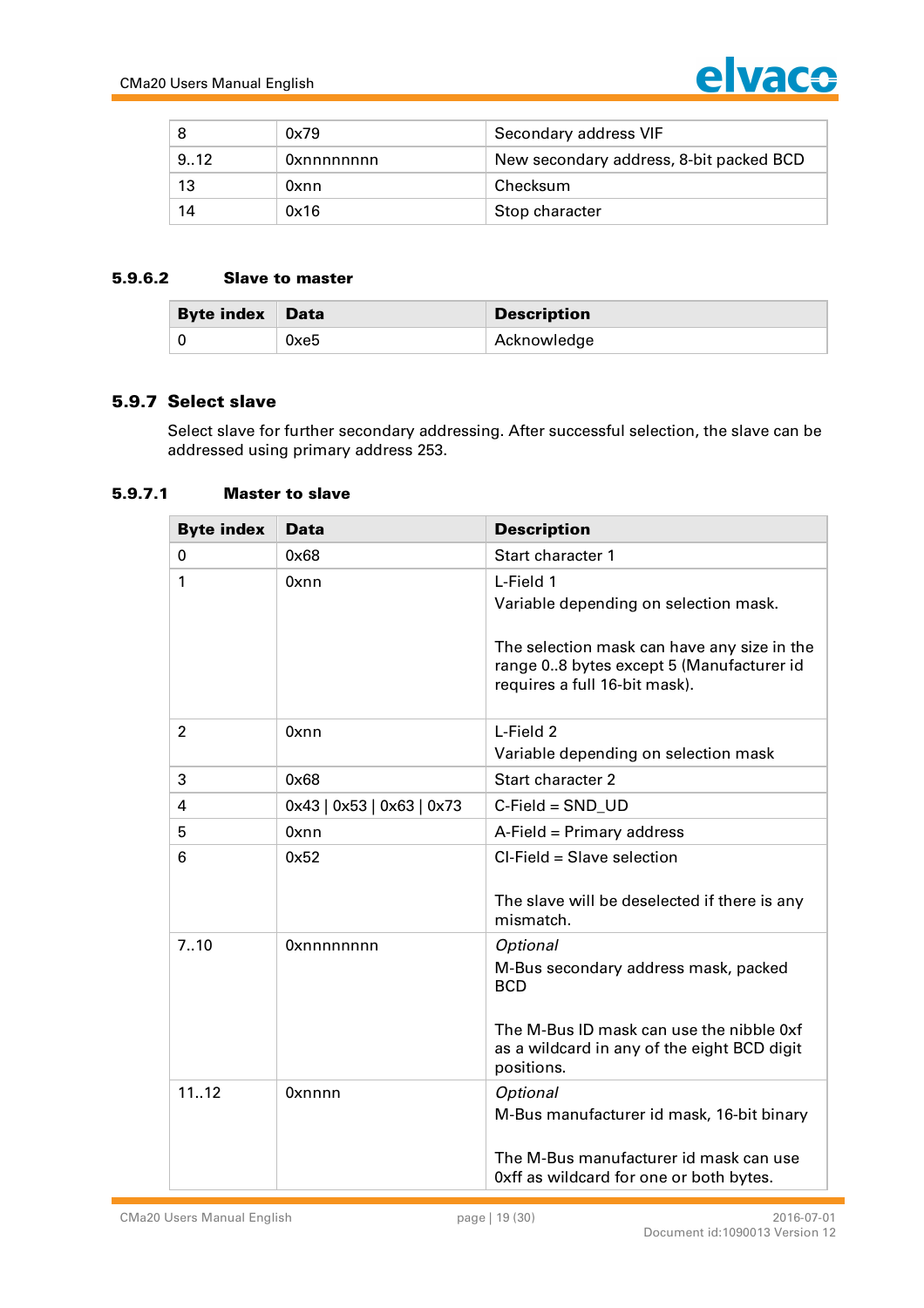![](_page_19_Picture_1.jpeg)

| 13 | 0xnn | Optional                                                                          |
|----|------|-----------------------------------------------------------------------------------|
|    |      | M-Bus generation mask, 8-bit binary                                               |
|    |      |                                                                                   |
|    |      | The M-Bus generation mask can use 0xff as<br>wildcard.                            |
| 14 | 0xnn | Optional                                                                          |
|    |      | M-Bus medium mask, 8-bit binary                                                   |
|    |      |                                                                                   |
|    |      | The M-Bus meter medium mask will match<br>if 0x00 ("unknown") or 0xff (wildcard). |
| 15 | 0xnn | Checksum                                                                          |
| 16 | 0x16 | Stop character                                                                    |

#### **5.9.7.2 Slave to master**

| <b>Byte index Data</b> |      | <b>Description</b> |
|------------------------|------|--------------------|
|                        | 0xe5 | Acknowledge        |

#### **5.9.8 Select Humidity VIF code**

**This command will change the relative humidity VIF presentation.** 

**This command was implemented in software version 4.1.0.**

#### **5.9.8.1 Master to slave**

| <b>Byte index</b> | <b>Data</b>               | <b>Description</b>                      |
|-------------------|---------------------------|-----------------------------------------|
| 0                 | 0x68                      | Start character 1                       |
| 1                 | 0x06                      | L-Field 1                               |
| 2                 | 0x06                      | L-Field 2                               |
| 3                 | 0x68                      | Start character 2                       |
| 4                 | 0x43   0x53   0x63   0x73 | $C$ -Field = $SND$ _UD                  |
| 5                 | 0xnn                      | A-Field = Primary address               |
| 6                 | 0x51                      | CI-Field                                |
| 7                 | 0x0F                      | Manufacture specific follows DIF        |
| 8                 | 0x06                      | Elvaco command Select humidity VIF code |
| 9                 | 0xnn                      | <b>Humidity VIF selector</b>            |
|                   |                           | $nn =$                                  |
|                   |                           | Dimensionless (0xFDBA)=0x00             |
|                   |                           | Plain text (%RH)=0x01                   |
| 10                | 0xnn                      | Checksum                                |
| 11                | 0x16                      | Stop character                          |

#### **5.9.8.2 Slave to master**

| <b>Byte index</b><br>Data<br><b>Description</b> |
|-------------------------------------------------|
|-------------------------------------------------|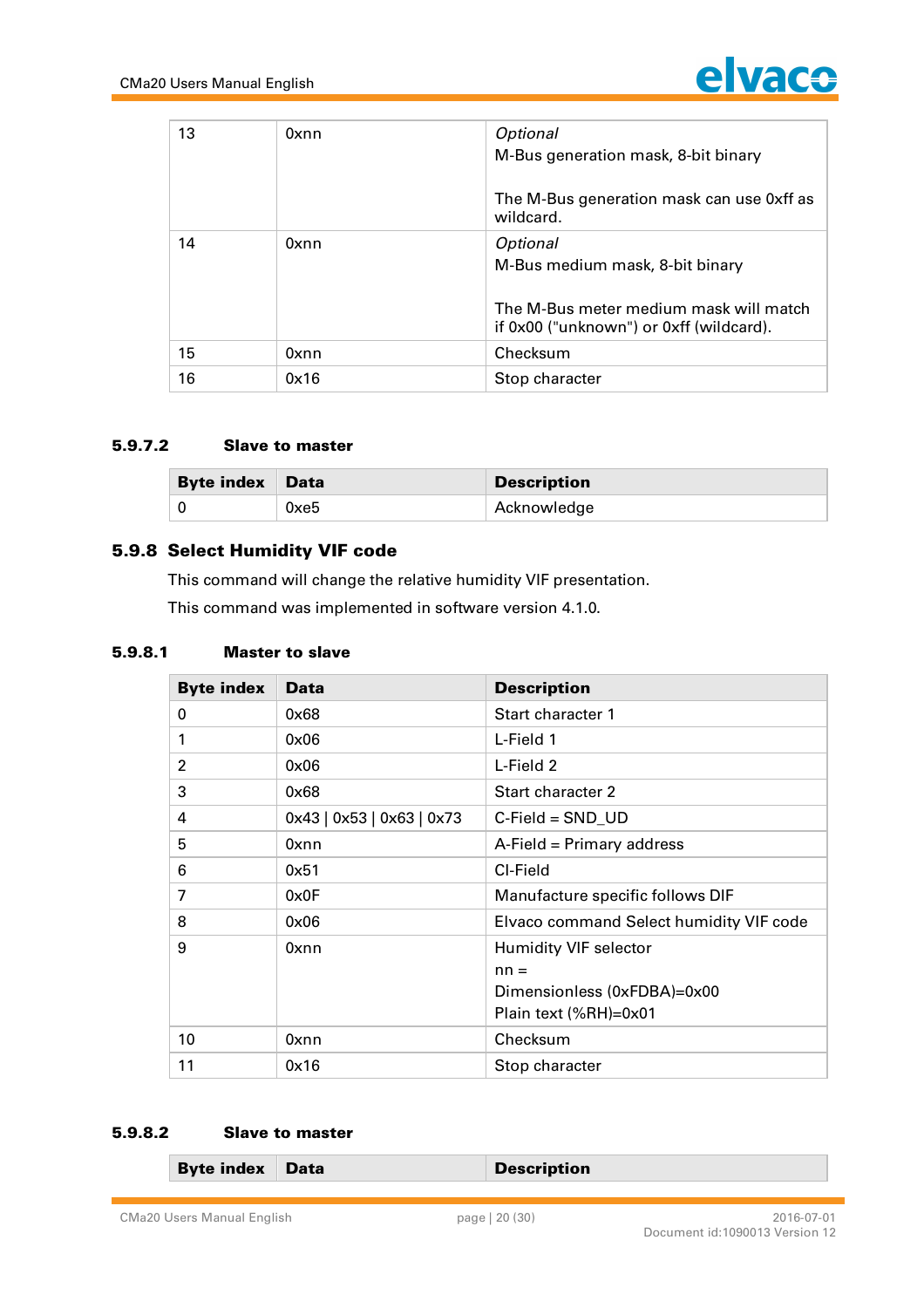![](_page_20_Picture_1.jpeg)

| $\sim$ - $\sim$ 10 M $\sim$ 10 M $\sim$<br>-<br>. |  |
|---------------------------------------------------|--|
|---------------------------------------------------|--|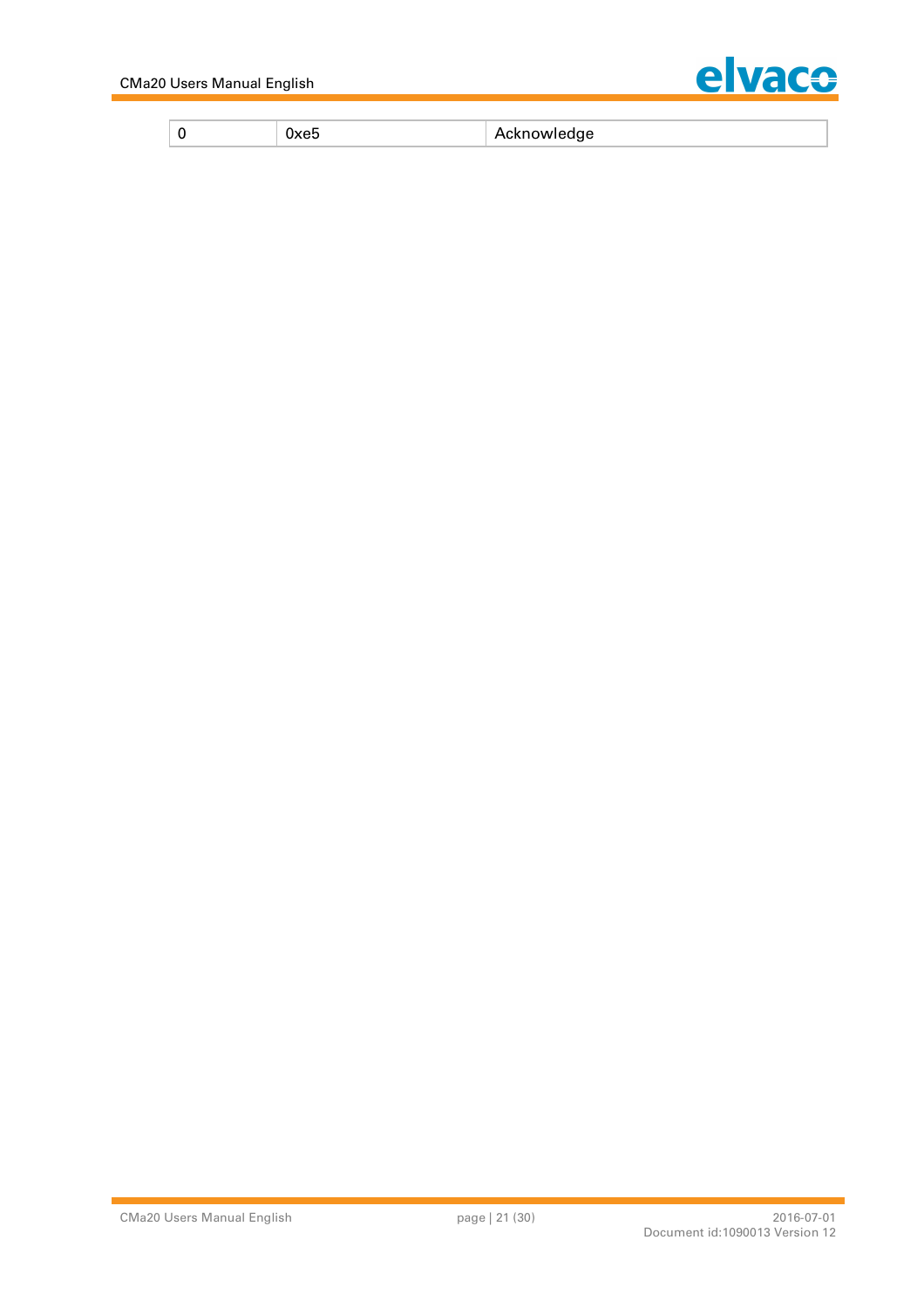![](_page_21_Picture_1.jpeg)

## **6 Troubleshooting**

#### **6.1 Product does not respond to M-Bus master commands**

**Please verify your M-Bus master and slave configuration:**

- **Voltage over M-Bus connection should be between 21 VDC and 42 VDC.**
- **All M-Bus slaves connected to the M-Bus master must have unique primary or secondary addresses depending on addressing mode used.**
- **Verify M-Bus slave baud rate used by M-Bus master. M-Bus master baud rate must be identical to M-Bus slave baud rate.**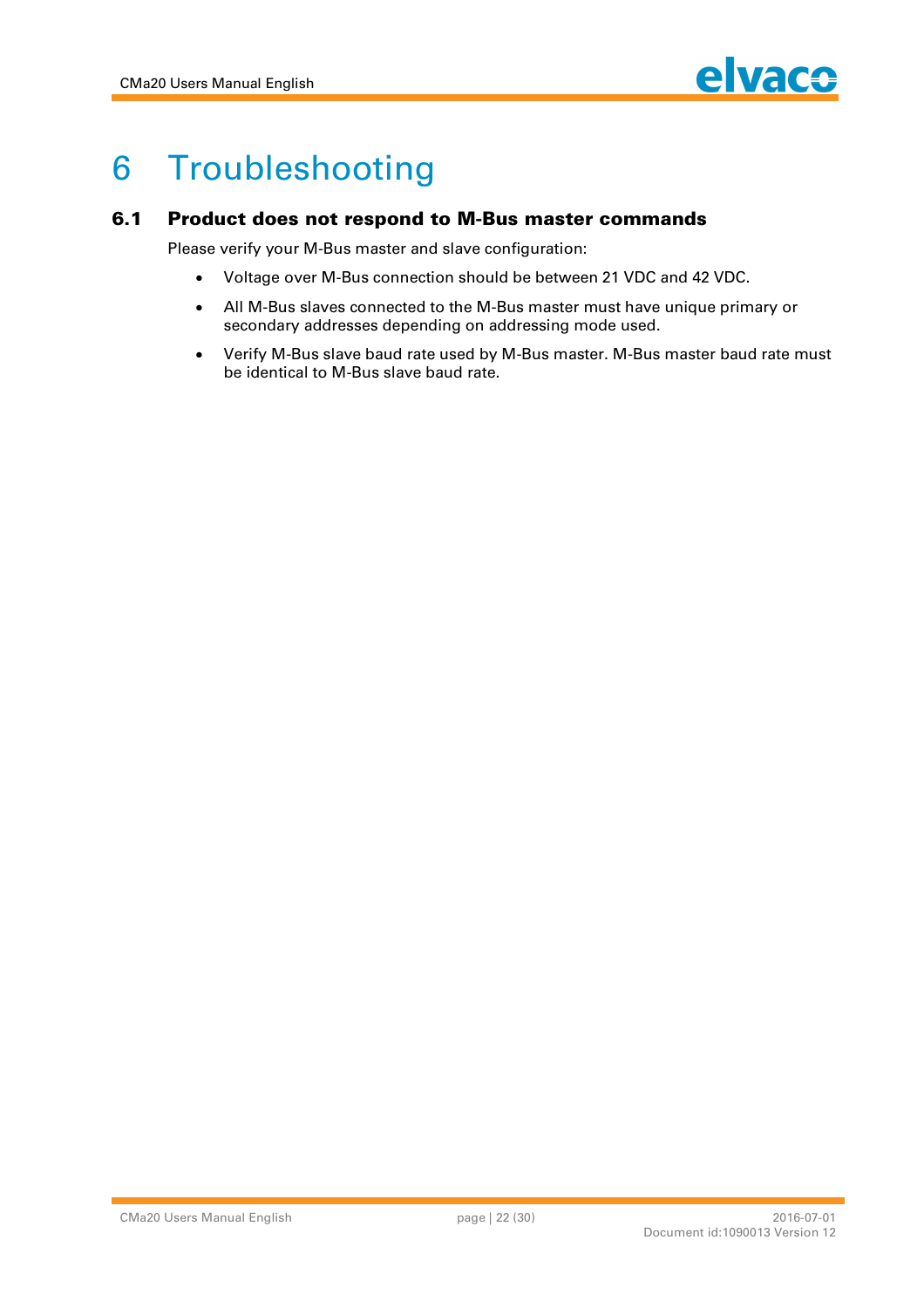![](_page_22_Picture_1.jpeg)

## **7 Technical specifications**

#### **7.1 Characteristics**

| <b>Type</b>                      | <b>Value</b>                   | Unit                     | <b>Comments</b>                                                    |  |  |
|----------------------------------|--------------------------------|--------------------------|--------------------------------------------------------------------|--|--|
| <b>Mechanics</b>                 |                                |                          |                                                                    |  |  |
| Casing material                  | Polystyrol                     |                          | <b>Light Grey</b>                                                  |  |  |
| Protection class                 | <b>IP65</b>                    | $\blacksquare$           |                                                                    |  |  |
| <b>Dimensions</b>                | 110x100x52                     | mm                       |                                                                    |  |  |
| Weight                           | 140                            | g                        |                                                                    |  |  |
| <b>Connection M-Bus</b>          | <b>Screw</b><br>terminal       | $\blacksquare$           | $< 1.5$ mm <sup>2</sup>                                            |  |  |
| Mounting                         | Wall<br>mounted                |                          |                                                                    |  |  |
|                                  | Electrical                     |                          |                                                                    |  |  |
| Power supply                     | $21 - 42$                      | <b>VDC</b>               | Through M-Bus connection,<br>independent of the wiring<br>polarity |  |  |
| Power consumption                | 1.5                            | mA                       | M-Bus 1T                                                           |  |  |
| Environmental                    |                                |                          |                                                                    |  |  |
| Operating temperature range      | $-40$ to $+55$                 | °C                       |                                                                    |  |  |
| Storage temperature range        | $-40$ to $+85$                 | $\rm ^{\circ}C$          |                                                                    |  |  |
| <b>Operating humidity</b>        | 0 to 100                       | %RH                      | No condensation                                                    |  |  |
| Temperature sensor               |                                |                          |                                                                    |  |  |
| Temperature range                | $-40$ to $+55$                 | °C                       |                                                                    |  |  |
| Temperature 10 to +30 °C         | $+/- 0.2$                      | °C                       |                                                                    |  |  |
| Temperature 0 to +10 $\degree$ C | $+/- 0.4$                      | $\rm ^{\circ}C$          |                                                                    |  |  |
| Temperature -10 to +0 °C         | $+/- 0.5$                      | $\rm ^{\circ}C$          |                                                                    |  |  |
| Temperature -40 to +55 °C        | $+/- 1.5$                      | °C                       |                                                                    |  |  |
|                                  | Humidity sensor                |                          |                                                                    |  |  |
| Range                            | 0 to 100                       | %RH                      |                                                                    |  |  |
| <b>Repeatability RH</b>          | $+/- 0.1$                      | %RH                      |                                                                    |  |  |
| Humidity 10 to 90 %RH            | $+/- 2$                        | %                        |                                                                    |  |  |
| Humidity 0 to 100 %RH            | $+/- 4$                        | %                        |                                                                    |  |  |
| M-Bus                            |                                |                          |                                                                    |  |  |
| M-Bus standard                   | EN 13757                       |                          |                                                                    |  |  |
| M-Bus baud rate                  | 300, 2400                      | Bit/s                    |                                                                    |  |  |
| IR interface                     | No                             | $\overline{\phantom{a}}$ |                                                                    |  |  |
| M-Bus commands                   | SND_UD,<br>SND_NKE,<br>REQ_UD2 |                          |                                                                    |  |  |
| Addressing modes                 | Secondary,                     |                          |                                                                    |  |  |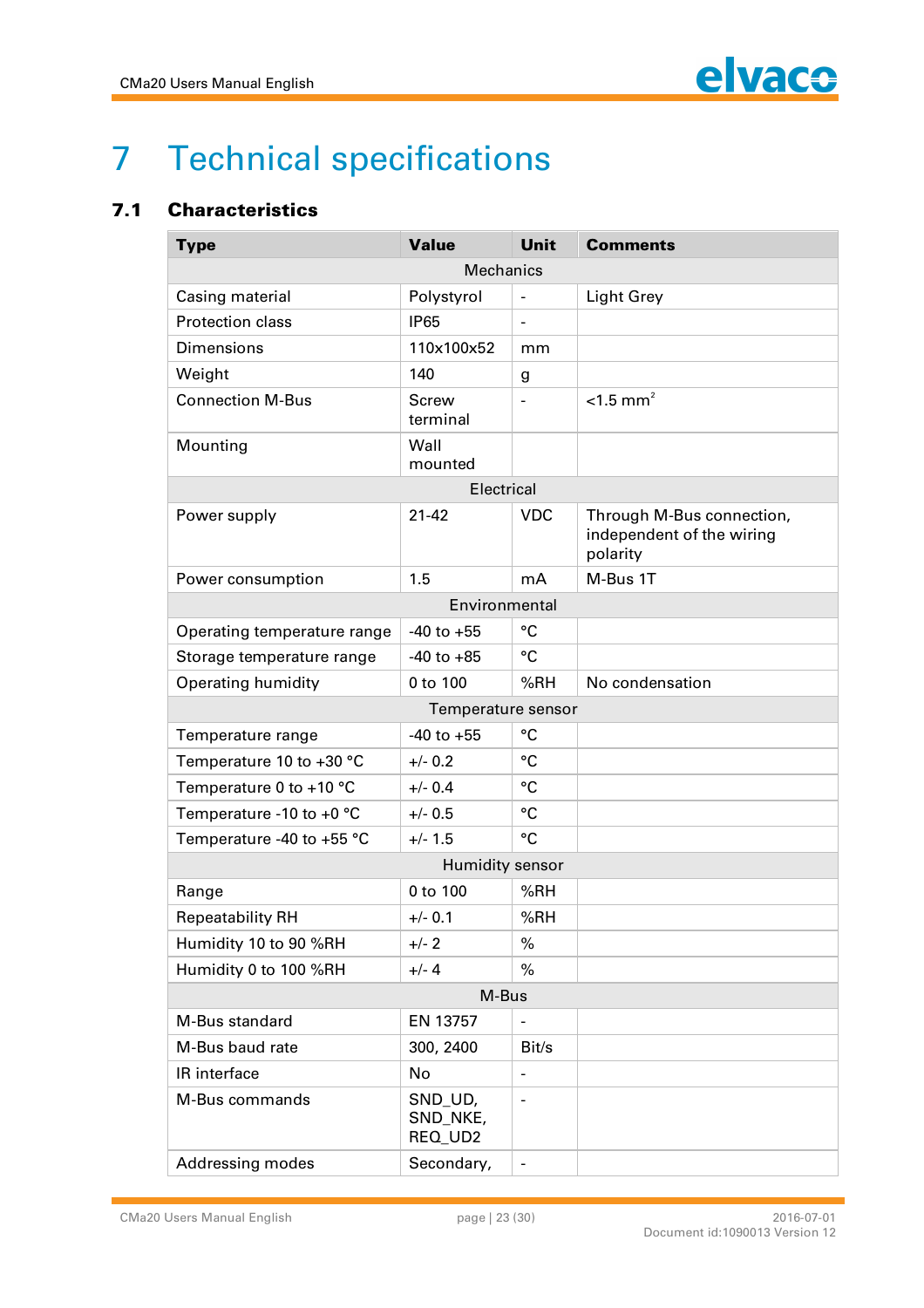![](_page_23_Picture_1.jpeg)

|                  | Primary                                            |                          |  |
|------------------|----------------------------------------------------|--------------------------|--|
| Momentary values | Temperature<br>, humidity,<br>status               | $\overline{\phantom{a}}$ |  |
| Historic values  | Average<br>values for<br>last hour<br>and last day |                          |  |

*Table 2 Technical specifications*

#### **7.2 Factory defaults**

| <b>Name</b>             | <b>Value</b>     | Unit                     | <b>Comments</b>                              |
|-------------------------|------------------|--------------------------|----------------------------------------------|
| M-Bus Baud rate         | 2400             | Bit/s                    | M-Bus slave baud rate                        |
| M-Bus primary address   |                  | $\overline{\phantom{0}}$ | Slave not installed                          |
| M-Bus secondary address | Serial<br>number |                          | Revert secondary address to<br>serial number |

*Table 3 Factory defaults*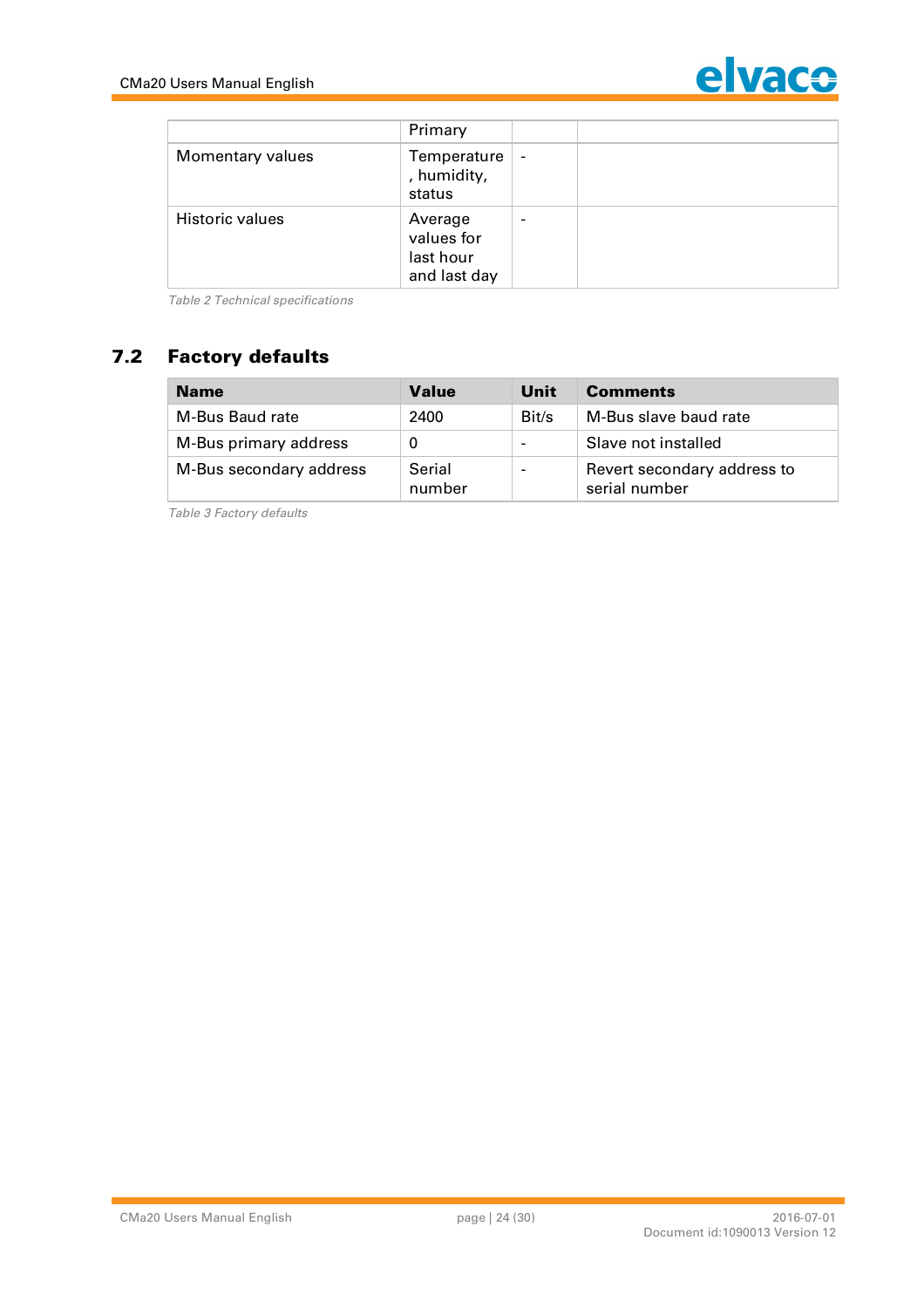## **8 Type approvals**

**CMa20 is designed to comply with the directives and standards listed below.**

| <b>Approval</b> | <b>Description</b>         |
|-----------------|----------------------------|
| EMC             | EN 61000-6-2, EN 61000-6-3 |

*Table 4 Type approvals*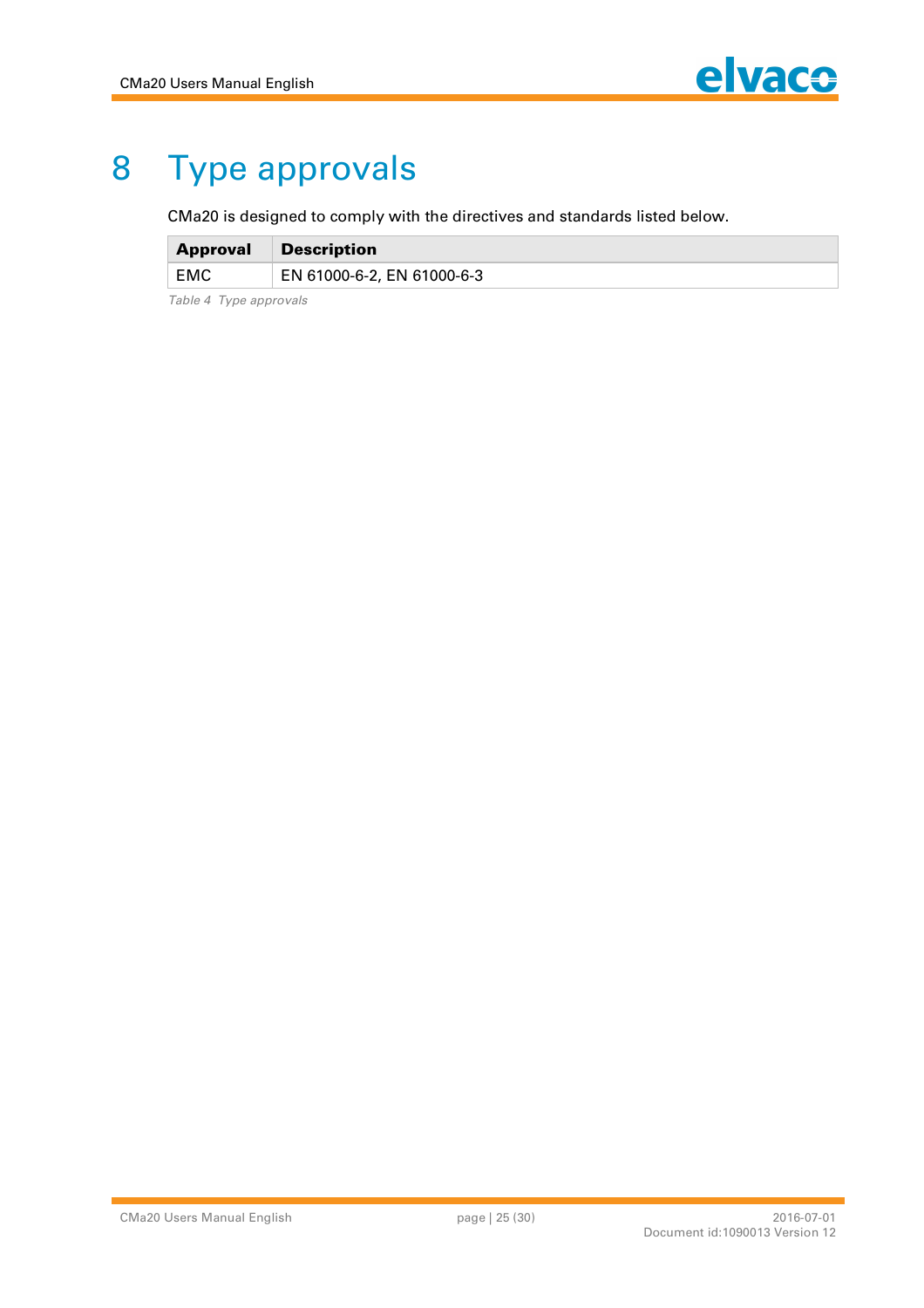![](_page_25_Picture_1.jpeg)

## **9 Safety and environment**

#### **9.1 Safety precautions**

**The following safety precautions must be observed during all phases of the operation, usage, service or repair of any CMa20 product. Users of the product are advised to convey the following safety information to users and operating personnel and to incorporate these guidelines into all manuals supplied with the product. Failure to comply with these precautions violates safety standards of design, manufacture and intended use of the product. Elvaco AB assumes no liability for customer's failure to comply with these precautions.**

**All instructions must be carefully read before CMa20 is installed and used. They contain important information about how the product is used properly.**

**The installation of CMa20 should not be started before the technical specifications are fully understood. The work must be performed in the order listed in this manual, and only by qualified personnel. The work must also be done in accordance with national electrical specifications and applicable local regulations.**

**In order to avoid the product being damaged by static electricity, an ESD wristband should be worn when handling the product.**

**To prevent hazardous power levels, the M-Bus 2-wire cable should be disconnected from the M-Bus master or other installations.**

**The product is intended for permanent connection to the M-Bus master through the M-Bus 2-wire cable. The M-Bus master's 2-wire cable must be properly dimensioned, and if necessary, it must be possible to disconnect the product from the 2-wire cable.**

**The labelling of the product may not be changed, removed or made unrecognizable.**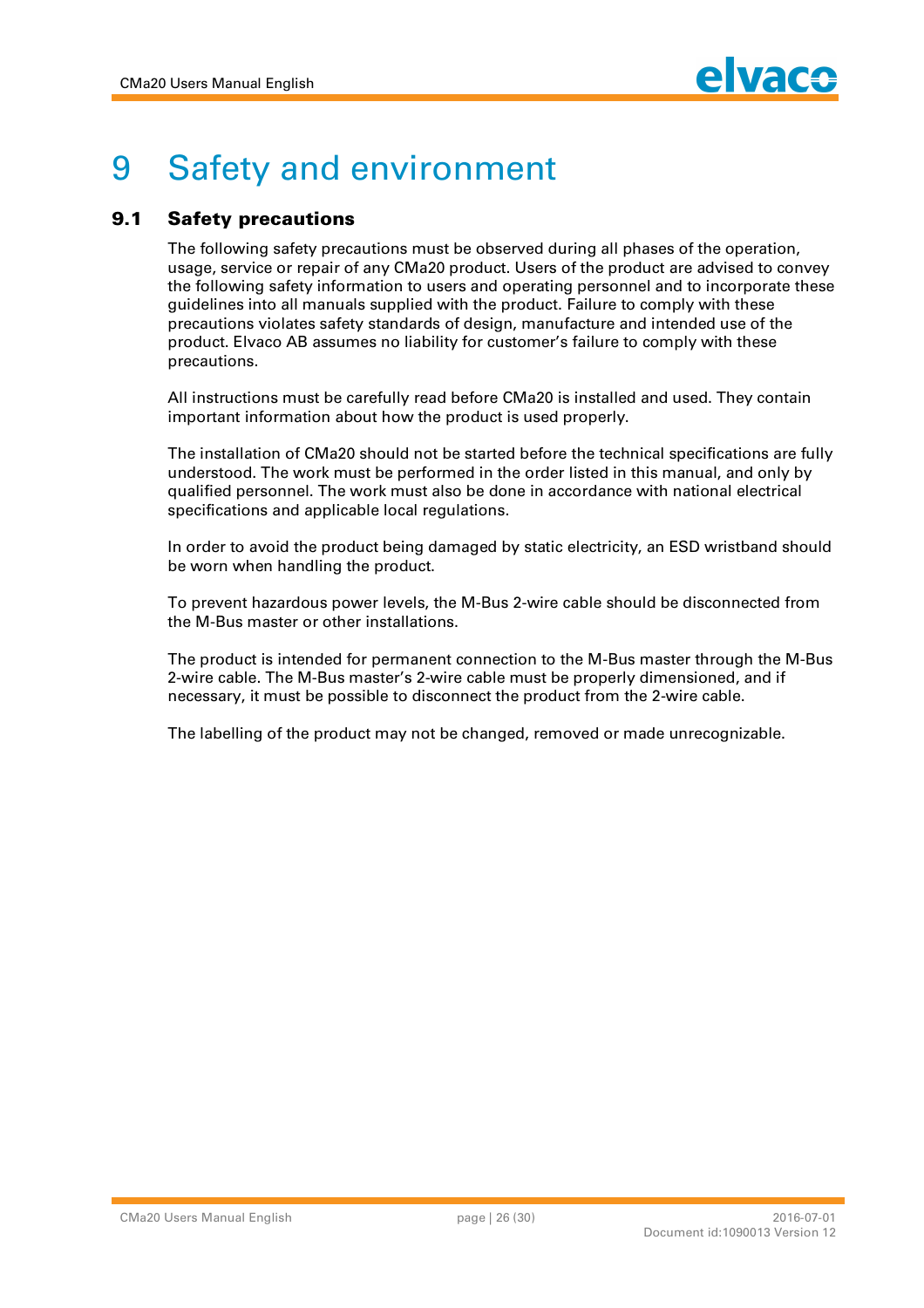![](_page_26_Picture_1.jpeg)

## **10 Document History**

| <b>Version</b> | <b>Date</b> | <b>Description</b>                                     | <b>Author</b>           |
|----------------|-------------|--------------------------------------------------------|-------------------------|
| 1.0            | 2009-12-09  | First release                                          | David Vonasek           |
| 2.0            | 2010-10-26  | Removed configuration tool<br>information.             | David Vonasek           |
| 3.0            | 2010-11-22  | Updated text and technical<br>specifications.          | Ericha Bloom            |
| 4.0            | 2013-03-11  | Added description for Elvaco<br>specific command 0x06. | Ericha Bloom            |
| 4.1            | 2013-06-12  | Added Appendix A                                       | Peter King/Ericha Bloom |
| 7              | 2016-03-03  | Changed section 4.2                                    | Nicklas Alnström        |

#### **10.1 Document software and hardware appliance**

| <b>Type</b> | Version          | <b>Date</b> | <b>Comments</b> |
|-------------|------------------|-------------|-----------------|
| Hardware    | R <sub>1</sub> A | 2009-08-16  |                 |
| Software    | 4.1.0            | 2011-09-01  |                 |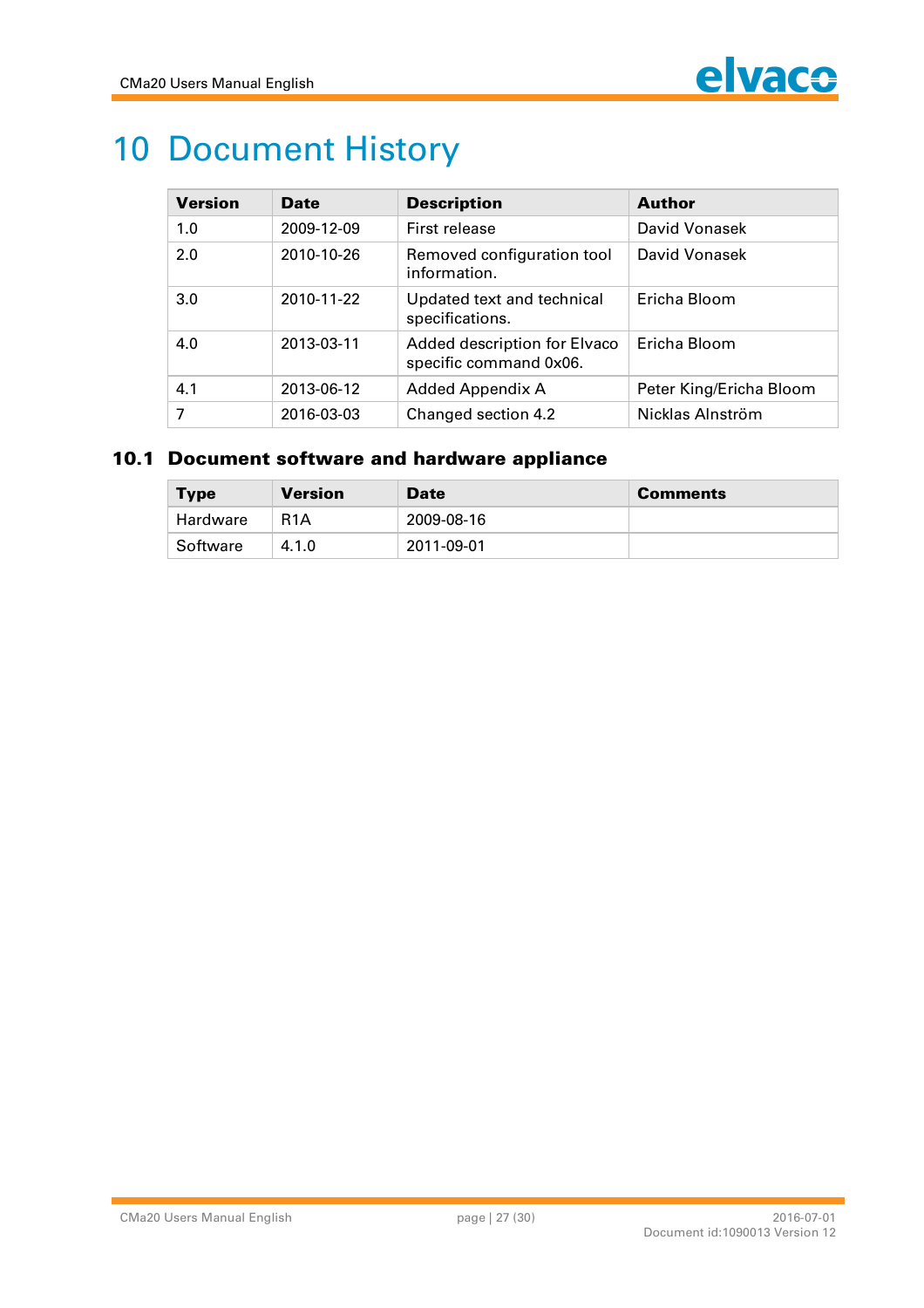![](_page_27_Picture_1.jpeg)

## **11 References**

#### 11.1 **References**

- **[1] Sitronix ST7036**
- **[2] EN-13757-1, EN-13757-2, EN-13757-3** *Communication System for meters and remote reading of meters, Part1, Part2 and Part3*

#### **11.2 Terms and Abbreviations**

| <b>Abbreviation</b> | <b>Description</b>                                      |  |
|---------------------|---------------------------------------------------------|--|
| Product             | In this document, CMa20                                 |  |
| <b>DIF</b>          | Data Information Field (M-Bus data clock information)   |  |
| VIF                 | Value Information Field (M-Bus value block information) |  |
| M-Bus slave         | General in this document CMa20                          |  |

#### **11.2.1 Number representation**

**Decimal numbers are represented as normal number, i.e. 10 (ten). Hexadecimal numbers are represented with prefix 0x, i.e. 0x0A (ten) Binary numbers are represented with prefix 0b, i.e. 0b00001010 (ten)**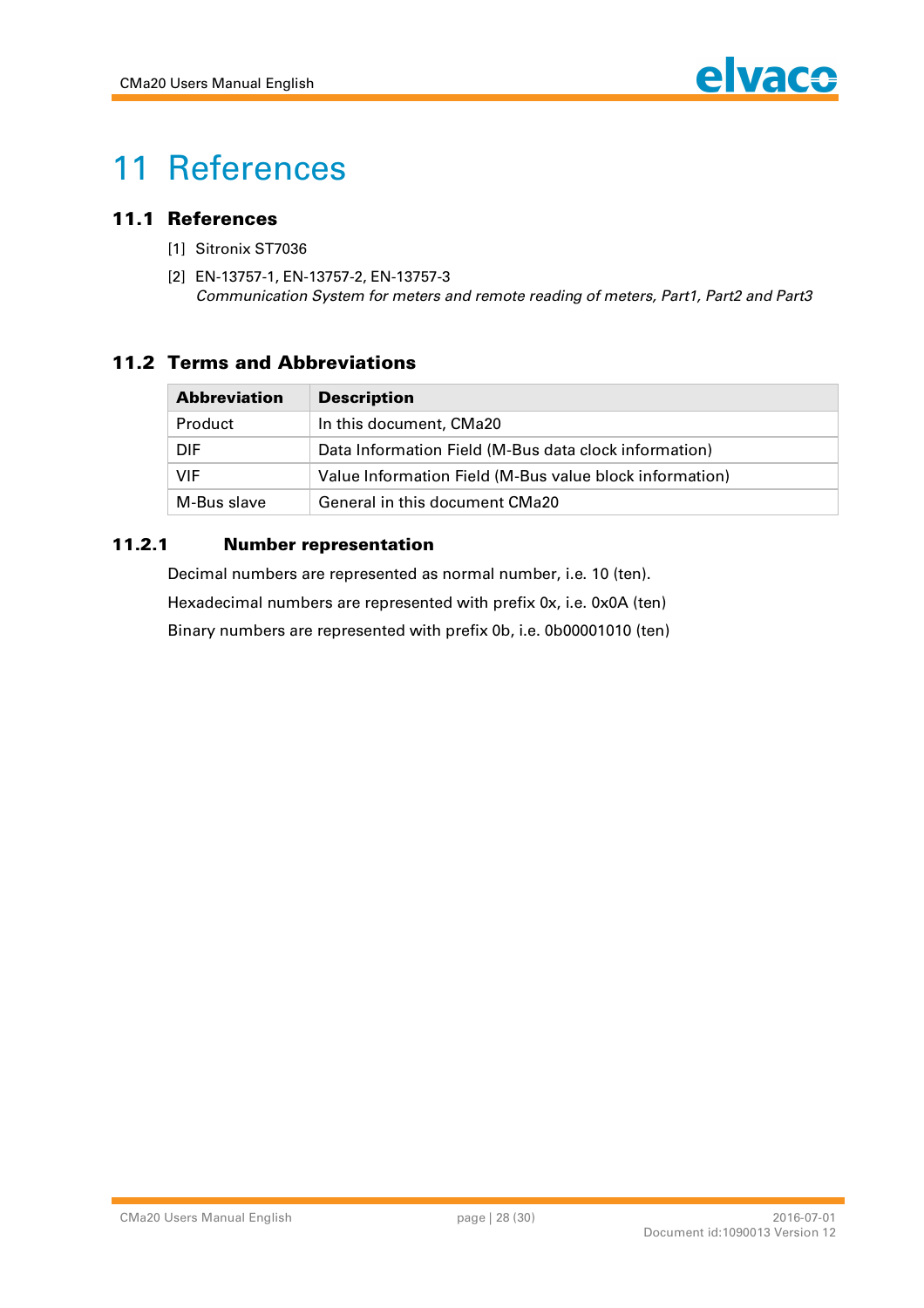![](_page_28_Picture_1.jpeg)

## **12 Appendix A – Example**

#### **12.1 Denomination of values in reports**

| <b>Denomination</b>                         | <b>Description</b>                                         |
|---------------------------------------------|------------------------------------------------------------|
| serial-number                               | M-Bus master id                                            |
| device-identification                       | M-Bus slave id                                             |
| created                                     | Time stamp                                                 |
| value-data-count                            | Index at multiple telegram.<br>Usually 0.                  |
| manufacturer                                | Manufacturer                                               |
| version                                     | Hardware version                                           |
| device-type                                 | M-Bus slave device type                                    |
| access-number                               | Number of times the meter has been read                    |
| status                                      | <b>Status</b>                                              |
| signature                                   | Reserved for future use                                    |
| digital-input,,inst-value,0,0,0             |                                                            |
| %rh "inst-value,0,0,0                       | Humidity, momentary value                                  |
| %rh "min-value,0,0,0                        | Humidity, lowest value since reset                         |
| %rh "max-value,0,0,0                        | Humidity, highest value since reset                        |
| ext-temp,°c, inst-value, 0,0,0              | Temperature, momentary value                               |
| ext-temp,°c,min-value,0,0,0                 | Temperature, lowest value since reset                      |
| ext-temp,°c,max-value,0,0,0                 | Temperature, highest value since reset                     |
| avg-duration, hour(s), inst-value, 0,0,0    | Number of hours that average values have<br>been collected |
| ext-temp,°c,inst-value,0,0,1                | Temperature, 1-hour rolling average                        |
| ext-temp,°c, inst-value, 0, 0, 2            | Temperature, 24-hour rolling average                       |
| fabrication-no,,inst-value,0,0,0            | <b>Fabrication number</b>                                  |
| other-sw-version,,inst-value,0,0,0          | Software version                                           |
| manufacturer-specific,, inst-value, 0, 0, 0 |                                                            |